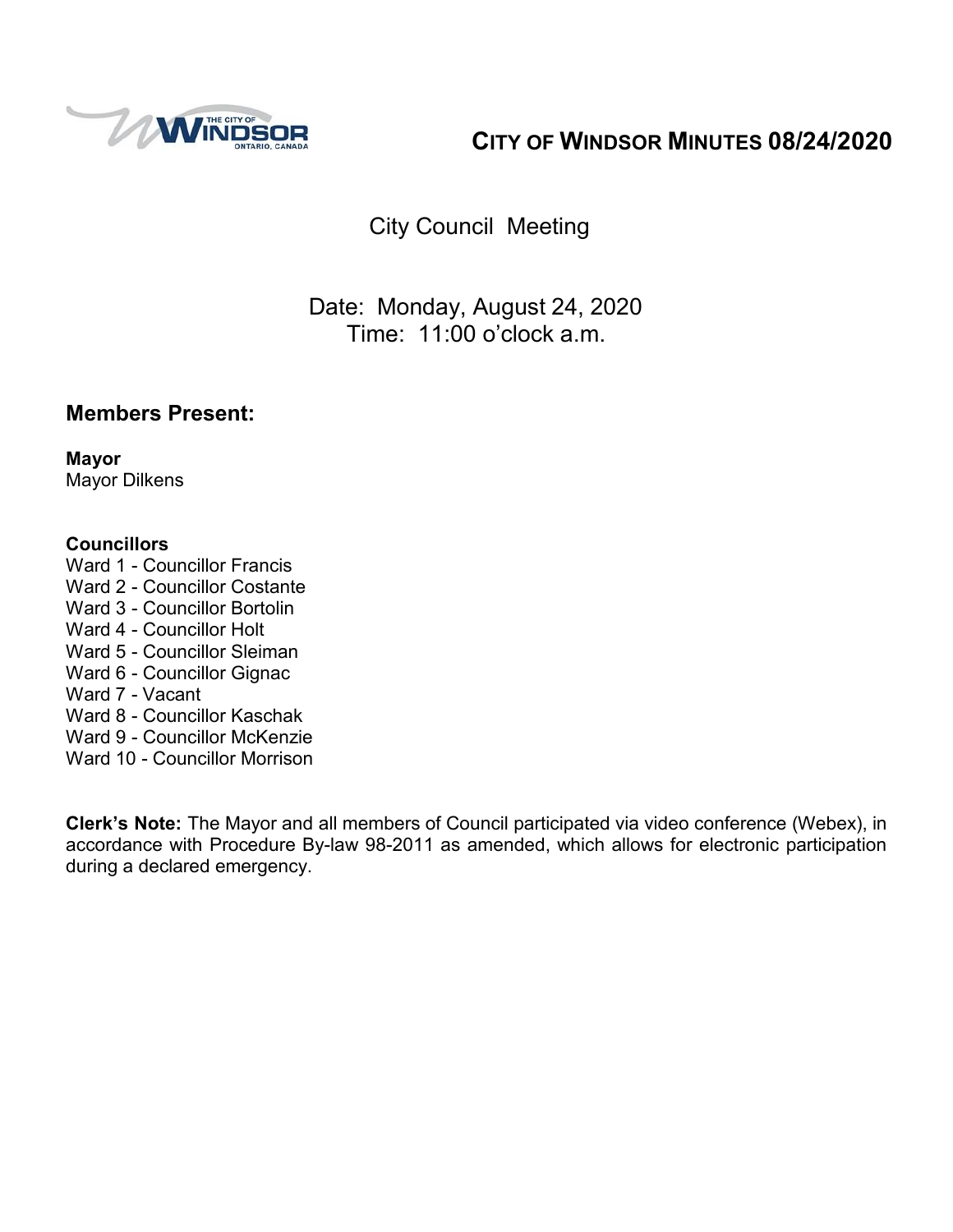# **2. CALL TO ORDER**

The Mayor calls the meeting to order at 11:04 o'clock a.m.

## **3. DISCLOSURE OF PECUNIARY INTEREST AND THE GENERAL NATURE THEREOF**

None disclosed.

# **4. ADOPTION OF THE MINUTES**

## **4.1. Adoption of the Windsor City Council meeting minutes held August 4, 2020**

Moved by: Councillor Kaschak Seconded by: Councillor McKenzie

That the minutes of the meeting of Council held August 4, 2020 **BE ADOPTED** as presented. Carried.

Report Number: SCM 253/2020

# **5. NOTICE OF PROCLAMATIONS**

None presented.

# **6. COMMITTEE OF THE WHOLE**

Moved by: Councillor Morrison Seconded by: Councillor Sleiman

That Council do now rise and move into Committee of the Whole with the Mayor presiding for the purpose of dealing with:

- (a) communication items;
- (b) consent agenda;
- (c) hearing requests for deferrals, referrals and/or withdrawals of any items of business;
- (d) hearing presentations and delegations;
- (e) consideration of business items;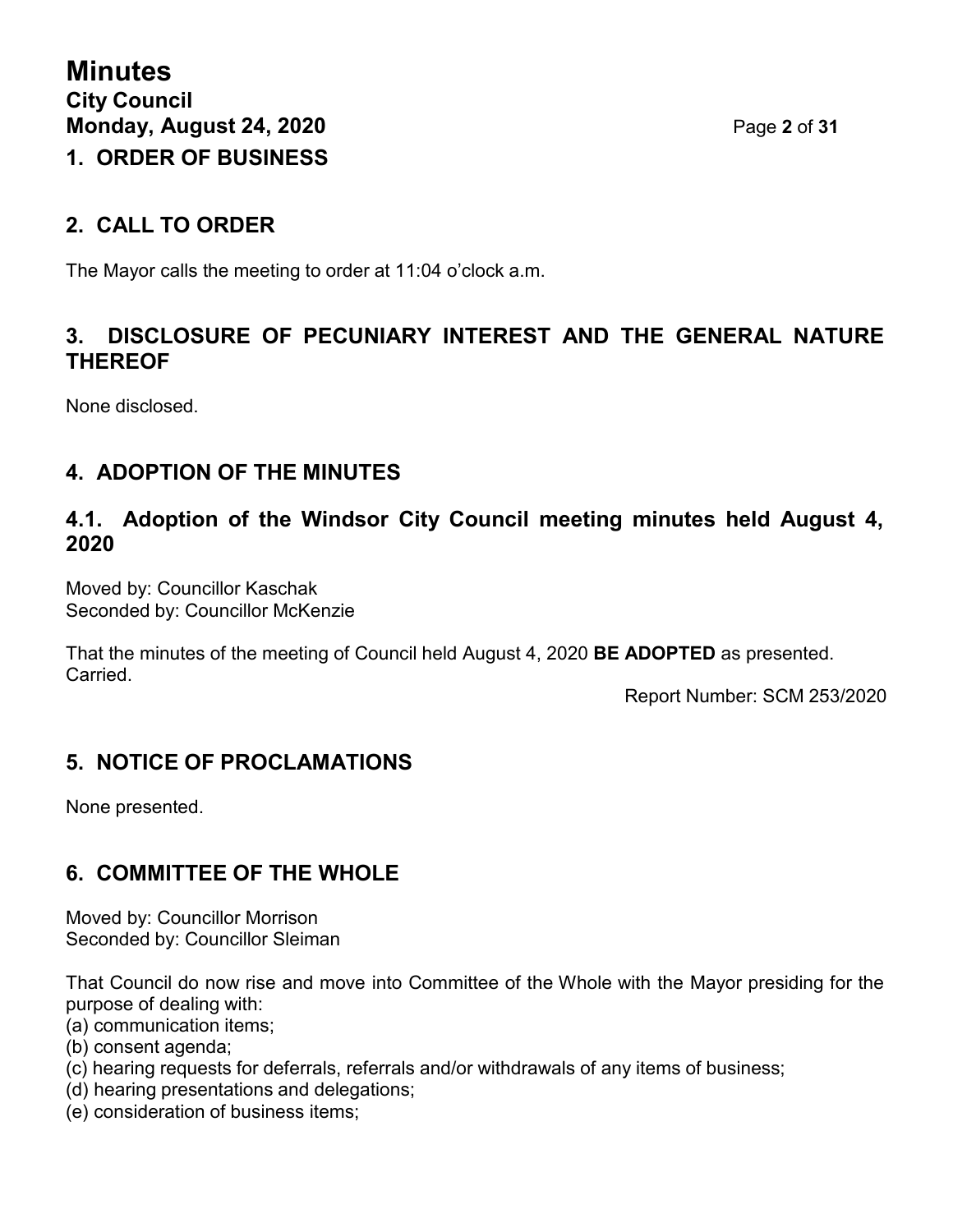# **Minutes City Council Monday, August 24, 2020** Page **3** of **31**

(f) consideration of Committee reports:

(g) Report of Special In-Camera Meeting or other Committee as may be held prior to Council (if scheduled); and

(h) consideration of by-law 118-2020 through 124-2020 (inclusive).

**Carried** 

# **7. COMMUNICATIONS INFORMATION PACKAGE**

# **7.1. Correspondence Monday, August 24, 2020**

Moved by: Councillor Bortolin Seconded by: Councillor Costante

Decision Number: CR414/2020

That the following Communication Items 7.1.1 through 7.1.12 inclusive as set forth in the Council Agenda **BE REFERRED** as noted, and that Items 7.1.5 and 7.1.6 be dealt with as follows:

**7.1.5. Interim Control By-Law 78-2019 Exemption Request, SBDRE (Windsor) Holdings Company Ltd. c/o Siskinds LLP, 1790 Provincial Rd., Request to reconsider deferred report S 52/2020 and, if successful, the motion to exempt the property from the application of the interim control by-law be brought forward and the recommendation of the committee upheld**

Moved by: Councillor McKenzie Seconded by: Councillor Holt

### Decision Number: CR415/2020

That the correspondence from the Siskinds Law Firm dated August 5, 2020 regarding "1790 Provincial Road (East Side of Provincial Road, northwest of Legacy Park Drive) Interim Control Bylaw 78-2019 – SBDRE (Windsor) Holdings Company Ltd. Request to reconsider deferred report S 52/2020", **BE NOTED AND FILED**. Carried.

Clerk's File: Z/13528

## **7.1.6. Request to consider resolution of support in encouraging elected leaders to build an ecosystem in which local journalism can provide vital service to the people of Windsor and beyond**

Moved by: Councillor Costante Seconded by: Councillor McKenzie

Decision Number: CR416/2020

Whereas a healthy, professional news media is essential for the proper functioning of civil society and democracy at the local, regional, federal and international levels; and,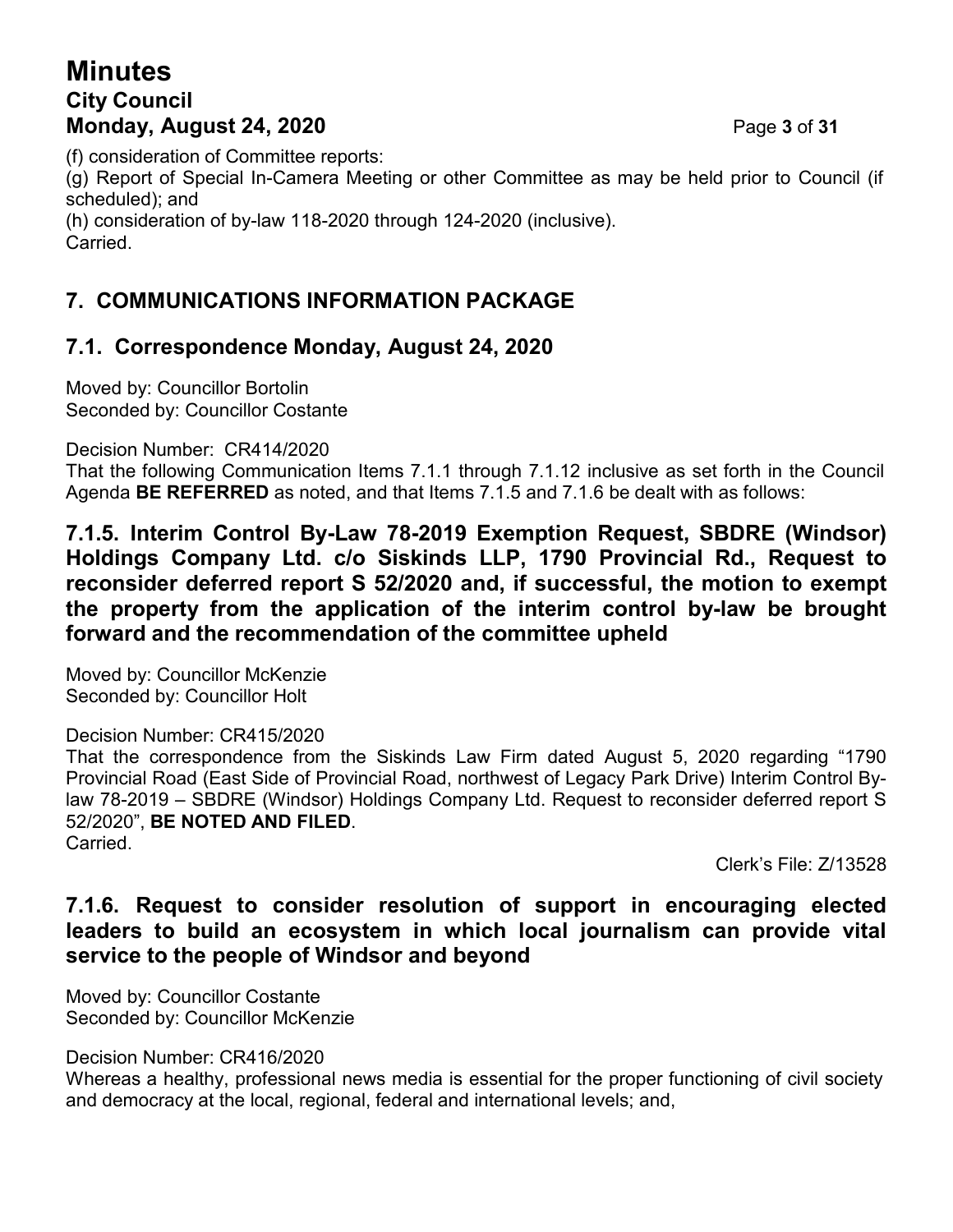# **Minutes City Council Monday, August 24, 2020** Page **4** of **31**

Whereas the Public Policy Forum declares on its website for the 2017 report *The Shattered Mirror: News, Democracy and Trust in the Digital Age* (commissioned by the federal government) that "real news is in crisis" in this country; and,

Whereas the U.S. Federal Communications Commission (FCC) cited eight "critical information needs" the media help to provide including emergencies; other public risks to health; education; the environment; economic opportunities; civic and political knowledge of policy initiatives; and the conduct of public officials, and candidates for office (*The Shattered Mirror, p. 4*); and,

Whereas Canadians have lost the essential services provided by roughly 2,000 media workers in 100 communities across Canada due to layoffs in only six weeks from the time the COVID-19 pandemic began – a time it became clearer to the public how important it is for Canadians to receive accurate information – and advertising revenues have plunged, prompting an emergency \$30-million advertising-buy by the federal government; and,

Whereas residents of 190 Canadian communities lost 250 established news outlets due to closings on mergers between 2008 and 2018; and,

Whereas two thirds of Canadians agree or somewhat agree that because of the Coronavirus/Covid-19 outbreak, the federal government should treat widespread media bankruptcies and lay-offs as an emergency, according to Nanos Research poll of April, 2020; and,

Whereas the federal government allocated nearly \$600-million in aid for Canadian media over five years in its 2019 budget, including a 25 percent tax credit for newsroom salaries, a 15 percent tax credit for digital media subscribers, and charitable tax status for non-profit news outlets; and,

Whereas Canada's federal government acknowledged in its 2019 budget that "a strong and independent news media is crucial to a well-functioning democracy"; and,

Whereas at least seven municipal Councils in Ontario have already passed resolutions similar to the one proposed below; and,

Whereas the news media in Windsor, Ontario have been instrumental during the Covid-19 pandemic, ensuring local citizens have accurate local information;

Therefore be it resolved that the City of Windsor Council **RECOGNIZES** that a healthy, professional news media is essential to the proper functioning of democracy in Windsor; **URGES** nearby municipal councils and across Canada to recognize that a robust news media is essential to the proper functioning of democracy in their jurisdictions; **ENDORSES** legislation and regulations to support and rejuvenate news outlets across Canada; and **URGES** the federal government to move quickly to pass legislation to ensure an ecosystem for a healthy news media to serve all Canadians; and further,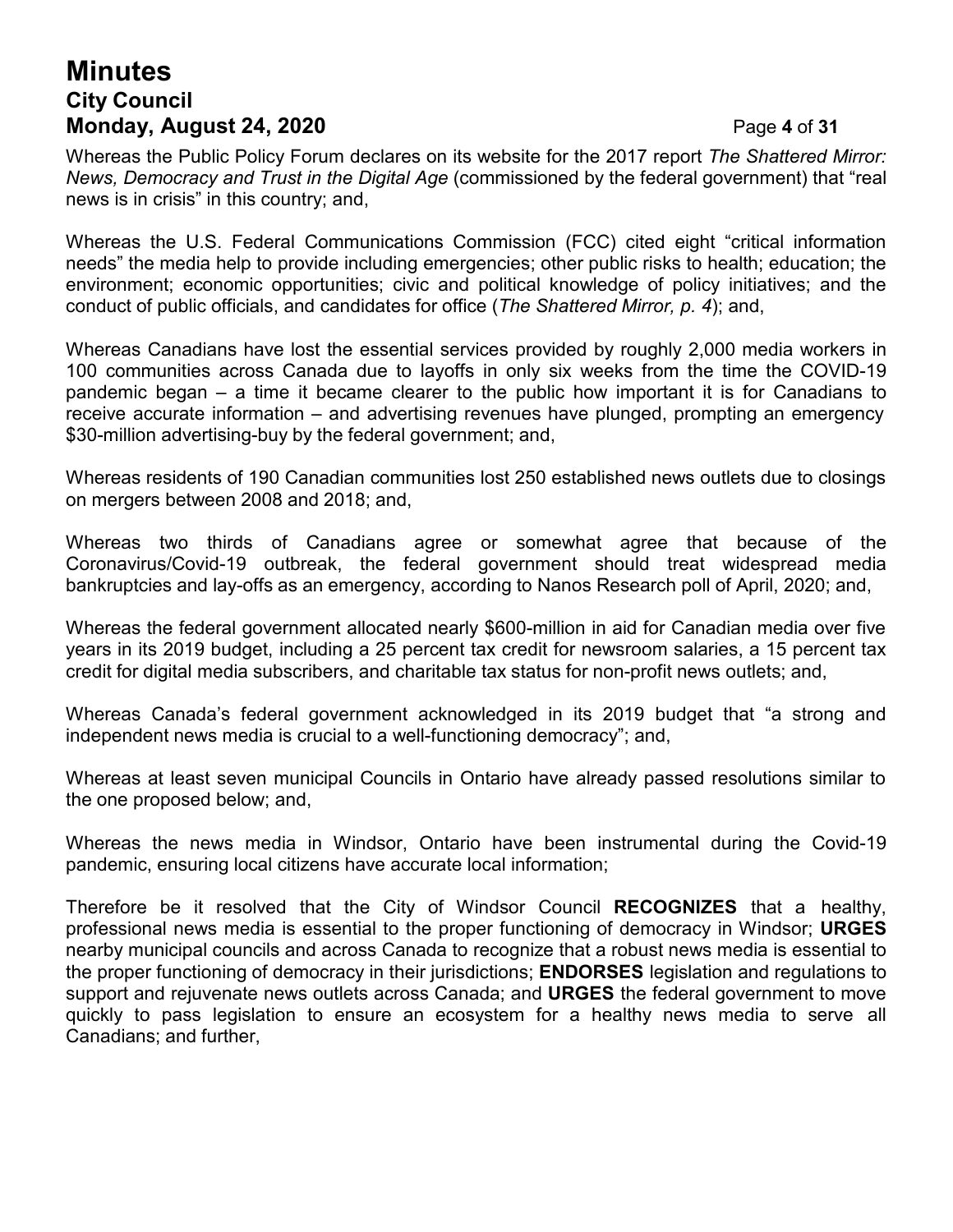# **Minutes City Council Monday, August 24, 2020** Page **5** of **31**

That this resolution **BE FORWARDED** to the area municipalities, local M.P.'s and M.P.P.'s, and the Federation of Canadian Municipalities (FCM) and the Association of Municipalities of Ontario (AMO). Carried.

Clerk's File: MMA2020

| No.   | Sender                                                     | Subject                                                                                                                                                                                                                                                                                                                                                                                                                                                                               |  |
|-------|------------------------------------------------------------|---------------------------------------------------------------------------------------------------------------------------------------------------------------------------------------------------------------------------------------------------------------------------------------------------------------------------------------------------------------------------------------------------------------------------------------------------------------------------------------|--|
| 7.1.1 | <b>Ministry of Municipal</b><br><b>Affairs and Housing</b> | Ontario government has secured up to \$4 billion in<br>emergency assistance to provide municipalities with<br>financial support in response to the COVID-19<br>pandemic. \$1.39 billion will be available to<br>municipalities to address operating pressures and<br>local needs. The City will receive \$12,026,800 to<br>support COVID-19 operating costs and pressures in<br>Phase 1.                                                                                              |  |
|       |                                                            | <b>Chief Financial Officer / City Treasurer</b><br>MH/13786<br>Note & File                                                                                                                                                                                                                                                                                                                                                                                                            |  |
| 7.1.2 | <b>Ministry of Municipal</b><br><b>Affairs and Housing</b> | Ontario government allocated \$362 million as part of<br>a second phase of funding under the Social<br>Services Relief Fund (SSRF). Under SSRF Phase<br>2, the City will be eligible to receive an initial<br>planning allocation of \$4,475,031.<br>Chief Financial Officer / City Treasurer<br>Commissioner, Community Development & Health<br>Executive Director of Housing & Children's Services<br>Executive Director of Employment & Social Services<br>MH/13786<br>Note & File |  |
| 7.1.3 | Ministry of<br>Transportation                              | Ontario government has secured up to \$4 billion in<br>emergency assistance to provide municipalities with<br>financial support in response to the COVID-19<br>pandemic. Up to \$2 billion will be available to<br>municipalities to address transit pressures, including<br>reduced revenue and new expenses, in two phases.<br>The City will receive \$6,345,626 to support<br>municipal transit pressures in Phase 1 from April 1<br>to September 30, 2020.                        |  |
|       |                                                            | Chief Financial Officer / City Treasurer<br><b>City Engineer</b><br><b>Executive Director of Transit Windsor</b><br>MH/13786<br>Note & File                                                                                                                                                                                                                                                                                                                                           |  |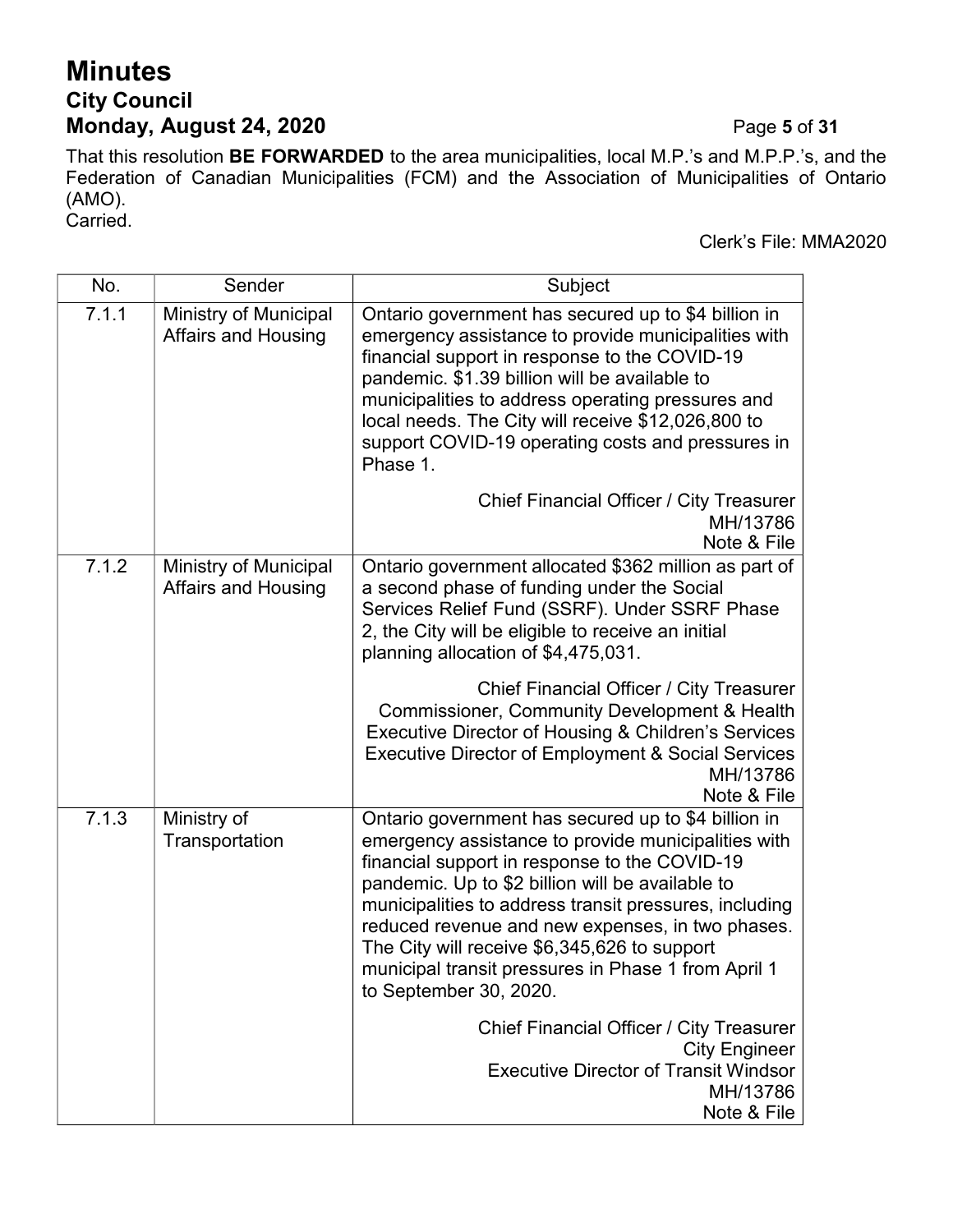# **Minutes City Council Monday, August 24, 2020** Page **6** of **31**

| No.   | Sender                                                                | Subject                                                                                                                                                                                                                                                                                                                                                                                                                                                                            |
|-------|-----------------------------------------------------------------------|------------------------------------------------------------------------------------------------------------------------------------------------------------------------------------------------------------------------------------------------------------------------------------------------------------------------------------------------------------------------------------------------------------------------------------------------------------------------------------|
| 7.1.4 | <b>Elementary Teachers'</b><br><b>Federation of Ontario</b><br>(ETFO) | Request to consider adopting measures to include<br>public schools in the list of public spaces where<br>masks must be worn by everyone                                                                                                                                                                                                                                                                                                                                            |
|       |                                                                       | <b>Medical Officer of Health</b><br><b>City Solicitor</b><br>MH/13786<br>ME2020                                                                                                                                                                                                                                                                                                                                                                                                    |
|       |                                                                       | <b>COUNCIL DIRECTION REQUESTED, otherwise</b><br>Note & File                                                                                                                                                                                                                                                                                                                                                                                                                       |
| 7.1.5 | <b>Siskinds LLP</b>                                                   | Interim Control By-Law 78-2019 Exemption<br>Request, SBDRE (Windsor) Holdings Company Ltd.<br>c/o Siskinds LLP, 1790 Provincial Rd., Request to<br>reconsider deferred report S 52/2020 and, if<br>successful, the motion to exempt the property from<br>the application of the interim control by-law be<br>brought forward and the recommendation of the<br>committee upheld (Previous Interim Control By-Law<br>78-2019 exemption request from Zelinka Priamo<br>Ltd. attached) |
|       |                                                                       | <b>City Solicitor</b><br><b>City Planner</b><br>Z/13528<br><b>COUNCIL DIRECTION REQUESTED, otherwise</b><br>Note & File                                                                                                                                                                                                                                                                                                                                                            |
| 7.1.6 | $lnk-$<br>stainedwretches.org                                         | Request to consider resolution of support in<br>encouraging elected leaders to build an ecosystem<br>in which local journalism can provide vital service to<br>the people of Windsor and beyond.                                                                                                                                                                                                                                                                                   |
|       |                                                                       | <b>City Clerk / License Commissioner</b><br>Senior Manager of Communications & Customer<br>Service<br><b>MMA2020</b>                                                                                                                                                                                                                                                                                                                                                               |
|       |                                                                       | <b>COUNCIL DIRECTION REQUESTED, otherwise</b><br>Note & File                                                                                                                                                                                                                                                                                                                                                                                                                       |
| 7.1.7 | Manager of Urban<br>Design                                            | Site Plan Approval, Dino Maggio, Mid South Land<br>Developments, 233 Watson Ave., New 3 storey<br>multi level residential development                                                                                                                                                                                                                                                                                                                                              |
|       |                                                                       | ZS/13886<br>Note & File                                                                                                                                                                                                                                                                                                                                                                                                                                                            |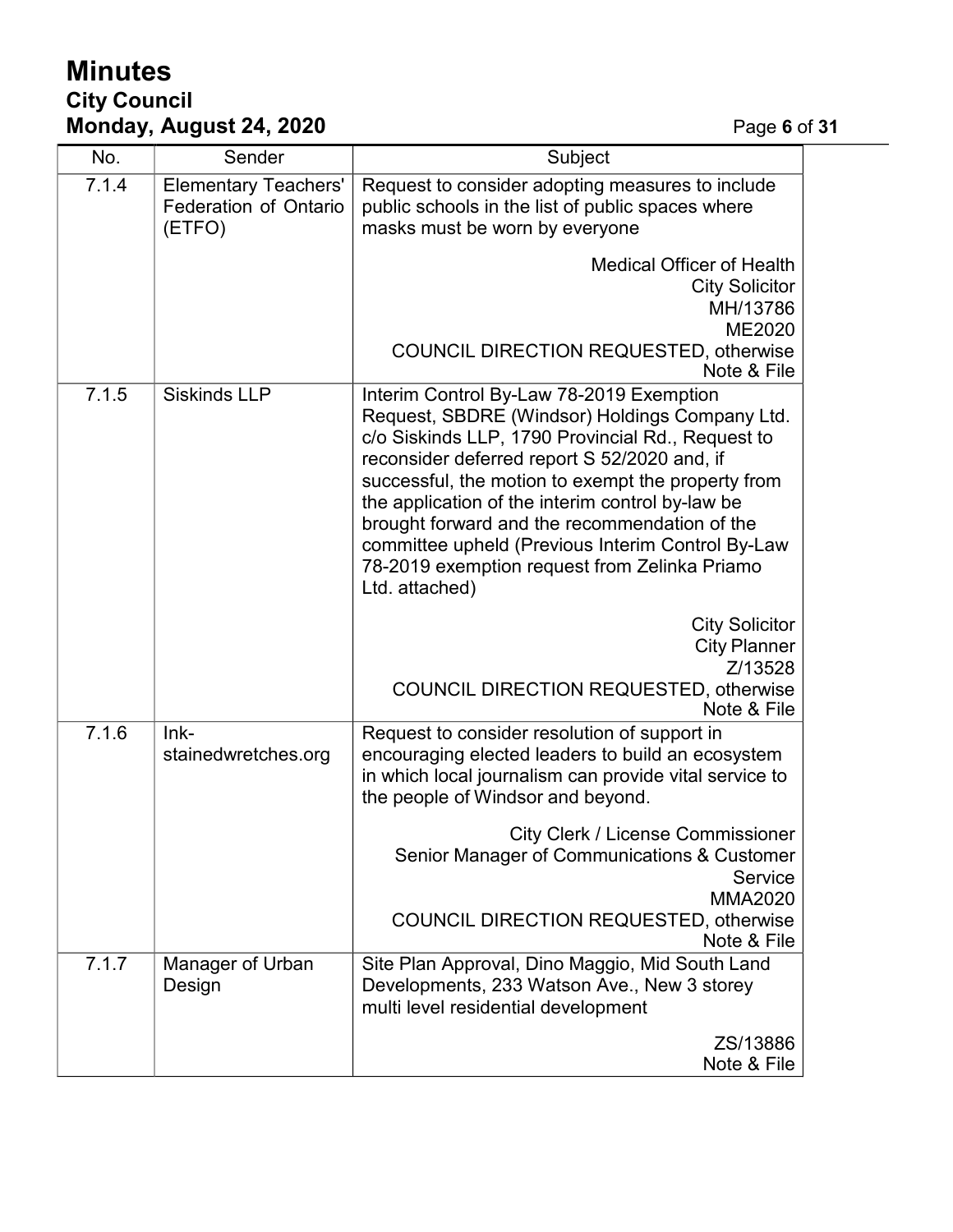# **Minutes City Council Monday, August 24, 2020** Page **7** of **31**

| No.    | Sender                                       | Subject                                                                                                                                                                                                                                                                                                           |  |
|--------|----------------------------------------------|-------------------------------------------------------------------------------------------------------------------------------------------------------------------------------------------------------------------------------------------------------------------------------------------------------------------|--|
| 7.1.8  | Manager of Urban<br>Design                   | Site Plan Approval, Rosati Development Inc., 525-<br>535 Cabana Rd. E., New commercial building                                                                                                                                                                                                                   |  |
|        |                                              | ZS/13885<br>Note & File                                                                                                                                                                                                                                                                                           |  |
| 7.1.9  | Manager of Urban<br>Design                   | Site Plan Approval, Rohit Patel, 2727942 Ontario<br>Ltd., 1965 Provincial Rd., Proposed new 1 storey<br>commercial/medical building                                                                                                                                                                               |  |
|        |                                              | ZS/13895<br>Note & File                                                                                                                                                                                                                                                                                           |  |
| 7.1.10 | City<br>Planner/Executive<br><b>Director</b> | Application for Zoning Amendment, Scott Woodall -<br>Lester Group, 1521 Pierre Ave., Application to<br>amend Zoning By-law 8600 to allow a triplex<br>residential unit                                                                                                                                            |  |
|        |                                              | ZB/13897<br>Note & File                                                                                                                                                                                                                                                                                           |  |
| 7.1.11 | City<br>Planner/Executive<br><b>Director</b> | Application for Zoning Amendment, Baker<br>Investments Ltd., 8380-8474 Wyandotte St. E.,<br>Application to amend Zoning By-law 8600 to allow a<br>corner lot to have a 63 unit apartment, 16-1<br>bedroom units and 47-2 bedroom units with 81<br>parking spaces with access to existing adjacent<br>retail plaza |  |
|        |                                              | ZB/13898<br>Note & File                                                                                                                                                                                                                                                                                           |  |
| 7.1.12 | City<br>Planner/Executive<br><b>Director</b> | Application for Zoning Amendment and Official Plan<br>Amendment, Archon Architects Inc., 1680<br>Tecumseh Rd. E., Application to amend Zoning By-<br>law 8600 to allow a residential multi-unit building                                                                                                          |  |
|        |                                              | ZB/13896<br>Note & File                                                                                                                                                                                                                                                                                           |  |

Carried.

Report Number: CMC 14/2020

# **7.2. Energy Initiatives, Energy Projects Summary Update**

Moved by: Councillor Bortolin Seconded by: Councillor Costante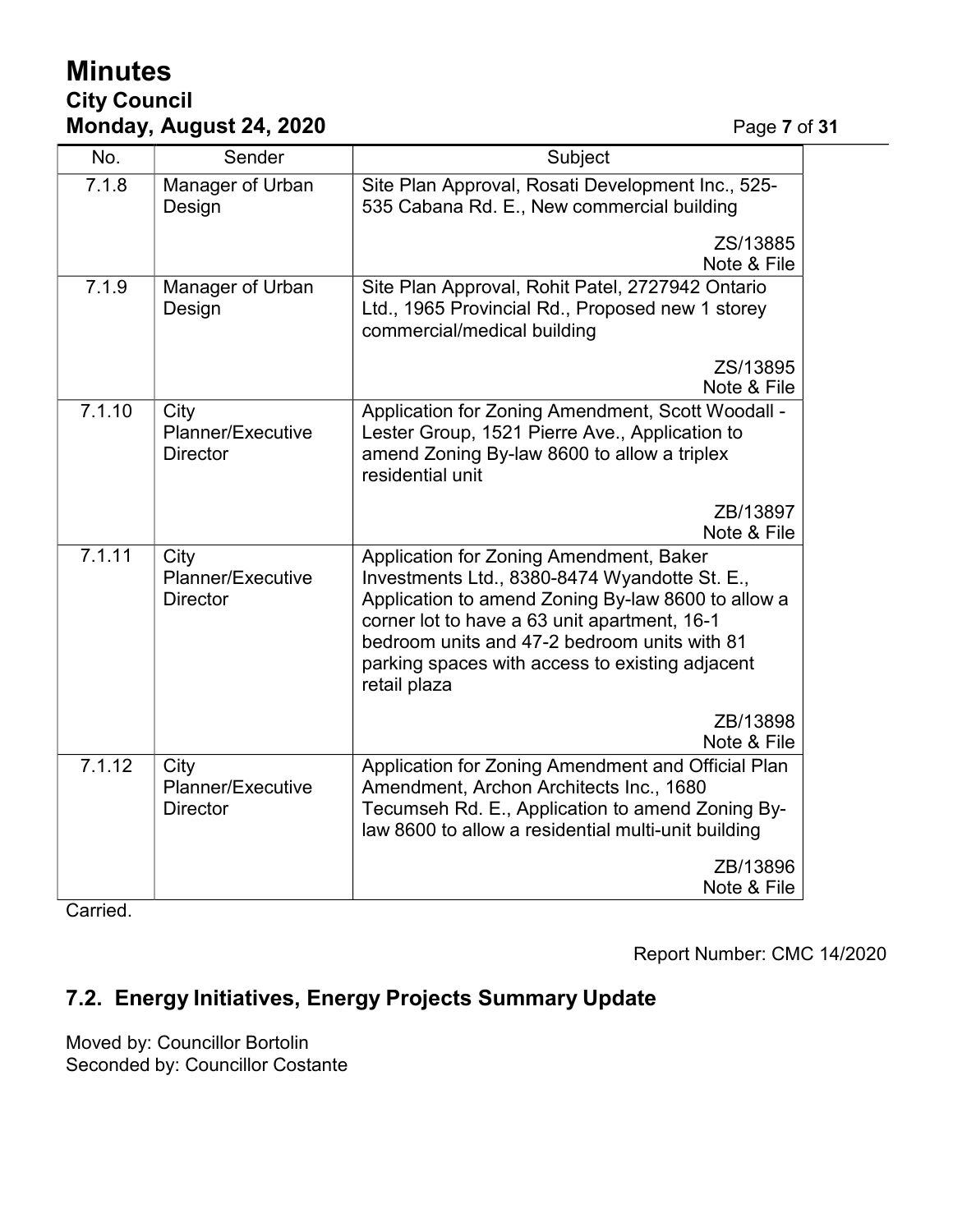# **Minutes City Council Monday, August 24, 2020** Page **8** of **31**

Decision Number: CR417/2020 That the report of the Manager of Energy Initiatives, dated July 16, 2020, related to Energy Initiative projects, **BE RECEIVED** for information. Carried.

Report Number: C 148/2020 Clerk's File: MU/8327

## **7.3. Response to CQ10-2019 Regarding Housing Development and Regulation in Near-Campus Neighbourhoods - City Wide**

Moved by: Councillor Costante Seconded by: Councillor Francis

Decision Number: CR418/2020

That the report of the Executive Initiatives Coordinator dated July 1, 2020 entitled "Response to CQ10-2019 Regarding Housing Developments and Regulation in Near-Campus Neighbourhoods" **BE RECEIVED** for information; and further,

That administration **BE DIRECTED** to prepare a further report on options for a residential rental licence city-wide, for consideration at an October 2020 meeting of Council. Carried.

Moved by: Councillor Costante Seconded by: Councillor Holt

Decision Number: CR419/2020

That administration **BE DIRECTED** to draft a letter to petition members of provincial parliament and the Ministry of Training Colleges and Universities and any other relevant ministries, to look into and pass legislation to require post-secondary institutions to build more student housing on campus. **Carried** 

Moved by: Councillor Costante Seconded by: Councillor Francis

#### Decision Number: CR420/2020

That the report back related to residential uses being reviewed as part of the Residential Interim Control By-law Study adopted by Council on July 13, 2020 also **INCLUDE** more units than have been prescribed that are less than five dwelling units, taking into account some of the ideas that have been implemented in Oshawa, Ottawa and Waterloo. Carried.

> Report Number: C 137/2020 Clerk's File: GH/6905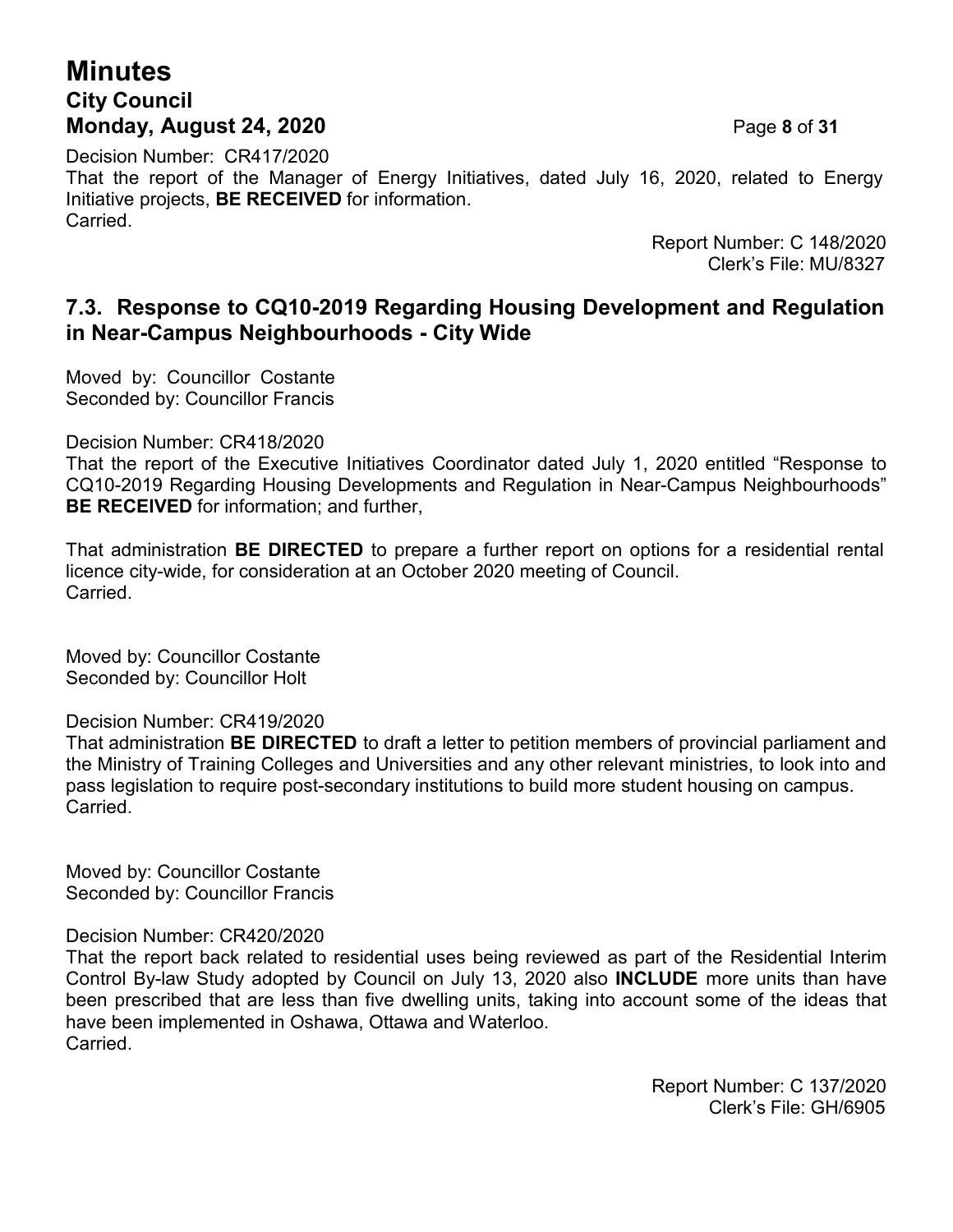## **8.1. Confirm And Ratify Report – Waiver Of User Fees for AEP Events Inc. Drive-In Concert Series – City Wide**

Moved by: Councillor Francis Seconded by: Councillor Gignac

Decision Number: CR421/2020

That the results of the email poll conducted by the City Clerk on August 10, 2020 approving the following recommendation **BE CONFIRMED AND RATIFIED**:

THAT the request from AEP Events Inc. to stage the Drive-In Concert Series at Riverfront Festival Plaza and Riverfront Civic Terrace, on the following dates: August 14 - 15, August 21 - 22, September 25 – 26, October 2 – 3, October 9 – 10, October 15 – 16, 2020 **BE APPROVED**; and further,

THAT the request from AEP Events Inc. to waive the total rental fees of \$22,890 for the Riverfront Festival Plaza and Riverfront Civic Terrace **BE APPROVED**; and further,

THAT the Chief Administrative Officer and City Clerk **BE AUTHORIZED** to sign the Special Events Agreement, to be satisfactory in form to the City Solicitor and content to the Executive Director of Recreation & Culture.

Carried.

Clerk's Note: Councillors Bortolin, Holt and McKenzie voting nay on the actual motion that was polled.

> Report Number: C 161/2020 Clerk's File: MH/13786

## **8.3. Agreements with Greater Essex County School Board and the Windsor Essex Catholic District School Board for the collection of waste at schools located within Windsor and Essex County.**

Moved by: Councillor Francis Seconded by: Councillor Gignac

#### Decision Number: CR423/2020

That City Council **AUTHORIZE** THE Chief Administrative Officer and City Clerk to sign an agreement with the Greater Essex County School Board for waste collection services at schools within Essex County for a period of 3 years with the option to extend an additional 2 years, at a fixed fee of \$29.00 per lift for the first two years of the contract subject to annual adjustments in year three and any subsequent year equal to the CPI and the average fuel prices for the twelvemonths immediately preceding the date of the fixed two year period, in form satisfactory to the City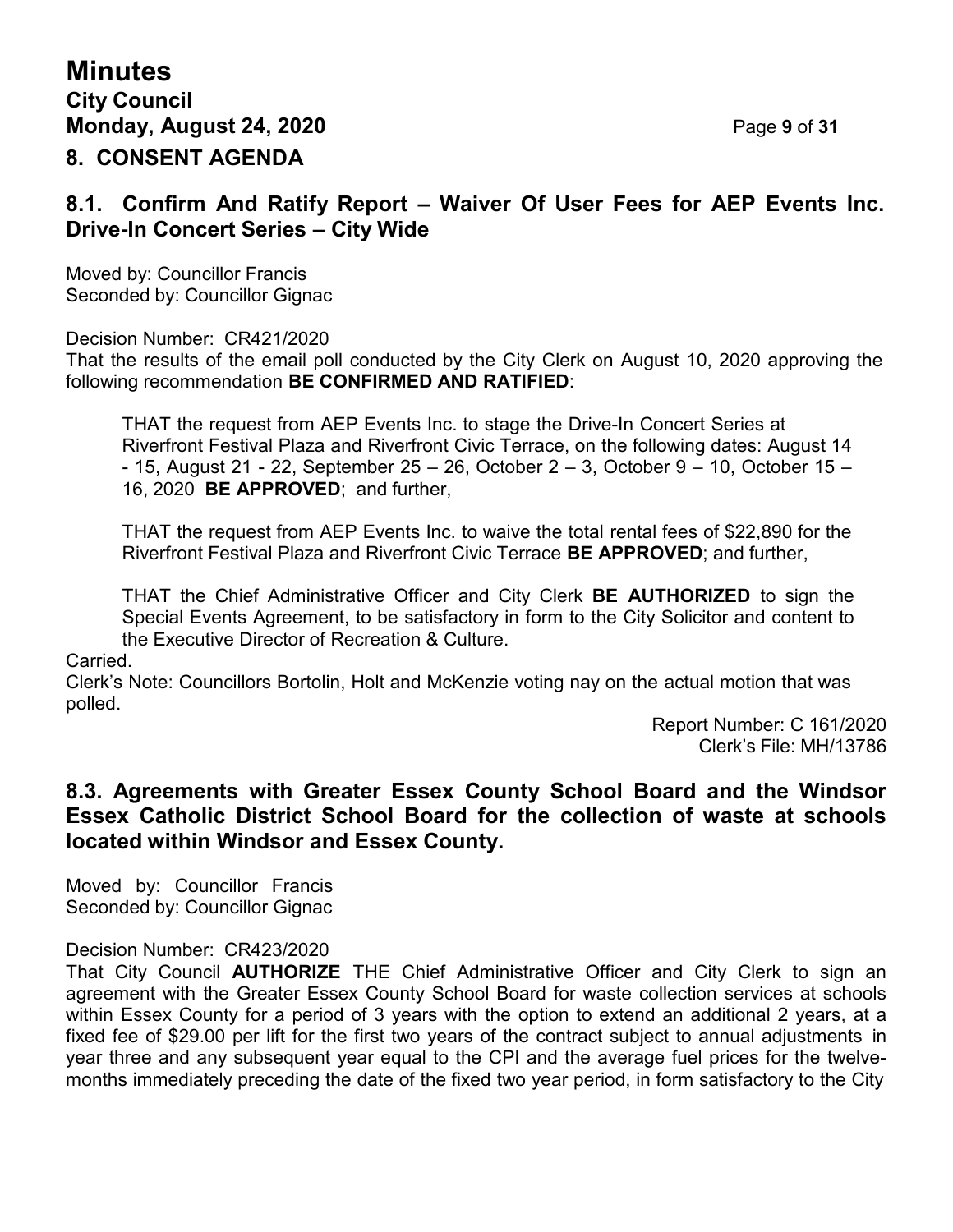# **Minutes City Council Monday, August 24, 2020** Page **10** of **31**

Solicitor, in financial content satisfactory to the Chief Financial Officer and City Treasurer, and in technical content satisfactory to the City Engineer.

That City Council **AUTHORIZE** THE Chief Administrative Officer and City Clerk to sign an agreement with the Windsor Essex Catholic District School Board (WECDSB) for waste collection services at schools within Essex County for a period of 3 years with the option to extend an additional 2 years, at a fixed fee of \$29.00 per lift for Front End Loader Waste Collection, as well as \$21.00 per lift for Front End loader Cardboard Collection and finally \$140.00 per haul for Roll Off Bin Haulage for the first two years of the contract subject to annual adjustments in year three and any subsequent year equal to the CPI and the average fuel prices for the twelve-months immediately preceding the date of the fixed two year period, in form satisfactory to the City Solicitor, in financial content satisfactory to the Chief Financial Officer and City Treasurer, and in technical content satisfactory to the City Engineer. Carried.

> Report Number: C 117/2020 Clerk's File: SW/13361

## **8.5. Response to CQ 27-2019 regarding potential affordable housing incentives**

Moved by: Councillor Francis Seconded by: Councillor Gignac

Decision Number: CR425/2020 DHSC 179

That Administration **BE DIRECTED** to begin the process for the creation of an Affordable Housing Community Improvement Plan. Carried.

> Report Number: SCM 220/2020 & S 86/2020 Clerk's File: GH/6905

## **8.6. Response to Council Question CQ20-2019 regarding inclusionary zoning (City-wide)**

Moved by: Councillor Francis Seconded by: Councillor Gignac

Decision Number: CR426/2020 DHSC 180 That the report of the Senior Planner dated June 24, 2020 entitled "Response to Council Question CQ20-2019 regarding Inclusionary Zoning (City-wide)" **BE RECEIVED** for information. Carried.

> Report Number: SCM 221/2020 & S 46/2020 Clerk's File: Z2020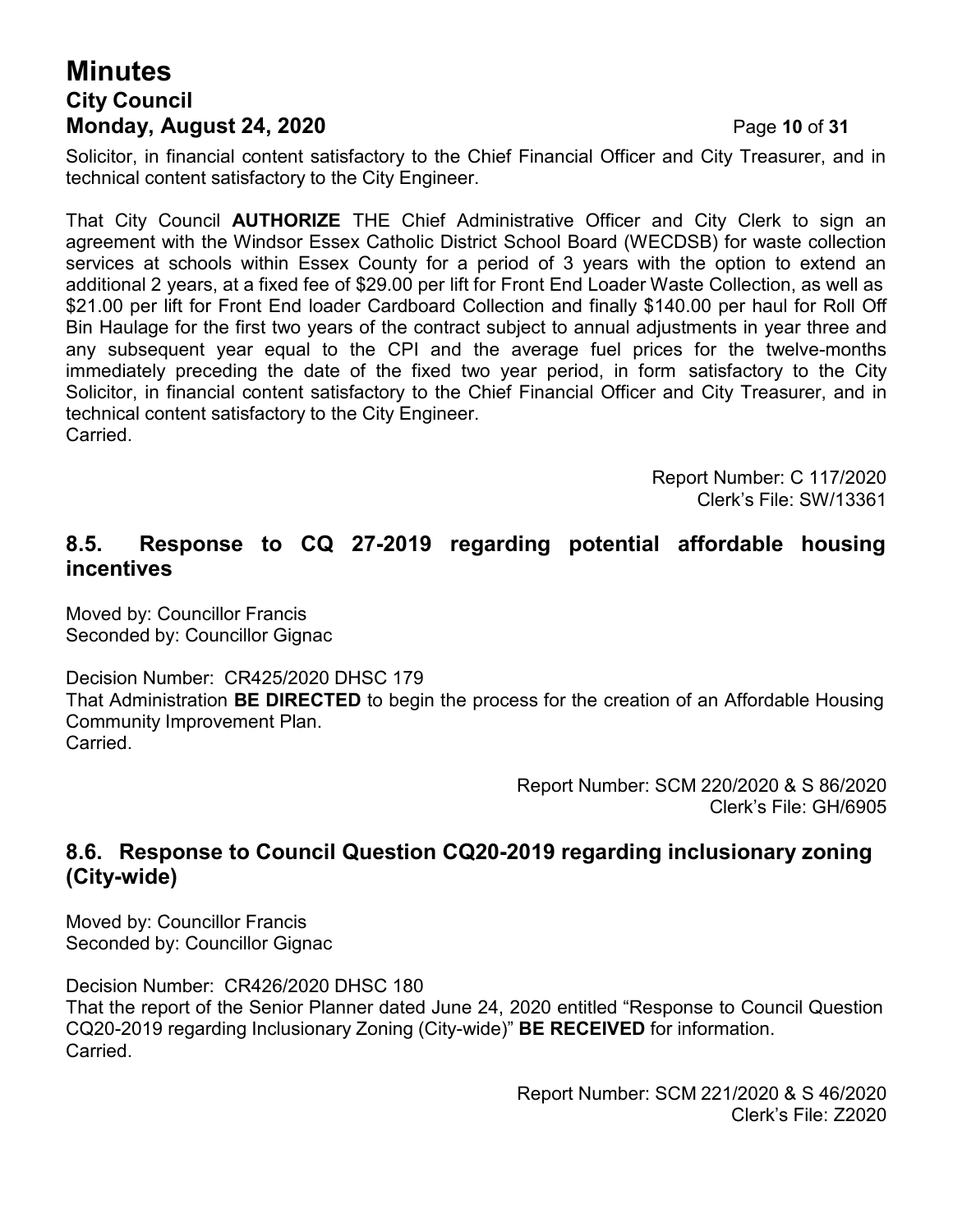# **Minutes**

## **City Council Monday, August 24, 2020 Page 11 of 31**

## **8.7. Report No. 48 of the International Relations Committee - Twin City Initiatives**

Moved by: Councillor Francis Seconded by: Councillor Gignac

Decision Number: CR427/2020 DHSC 184

That Report No. 48 of the International Relations Committee – Twin City Initiatives indicating: That APPROVAL BE GIVEN to an expenditure in the upset amount of \$5,000 for the You + Me Sculpture Project and, in lieu of the \$25,000 conditional commitment for the Sculpture Project, that Administration BE REQUESTED to report back on the costs associated with the Sister City Post and options for a permanent twin city exhibit at City Hall.

### **BE APPROVED**.

Carried.

Report Number: SCM 211/2020 & SCM 98/2020 Clerk's File: MB2020

## **8.8. Minutes of the Property Standards Committee of its meeting held May 19, 2020**

Moved by: Councillor Francis Seconded by: Councillor Gignac

Decision Number: CR428/2020 DHSC 185

That the minutes of the Property Standards Committee of its meeting held May 19, 2020 **BE RECEIVED** for information.

Carried.

Report Number: SCM 225/2020 & SCM 182/2020 Clerk's File: MB2020

## **8.9. Minutes of the International Relations Committee of its meeting held June 18, 2020**

Moved by: Councillor Francis Seconded by: Councillor Gignac

Decision Number: CR429/2020 DHSC 186 That the minutes of the International Relations Committee of its meeting held June 18, 2020 **BE RECEIVED** for information. **Carried** 

> Report Number: SCM 226/2020 & SCM 195/2020 Clerk's File: MB2020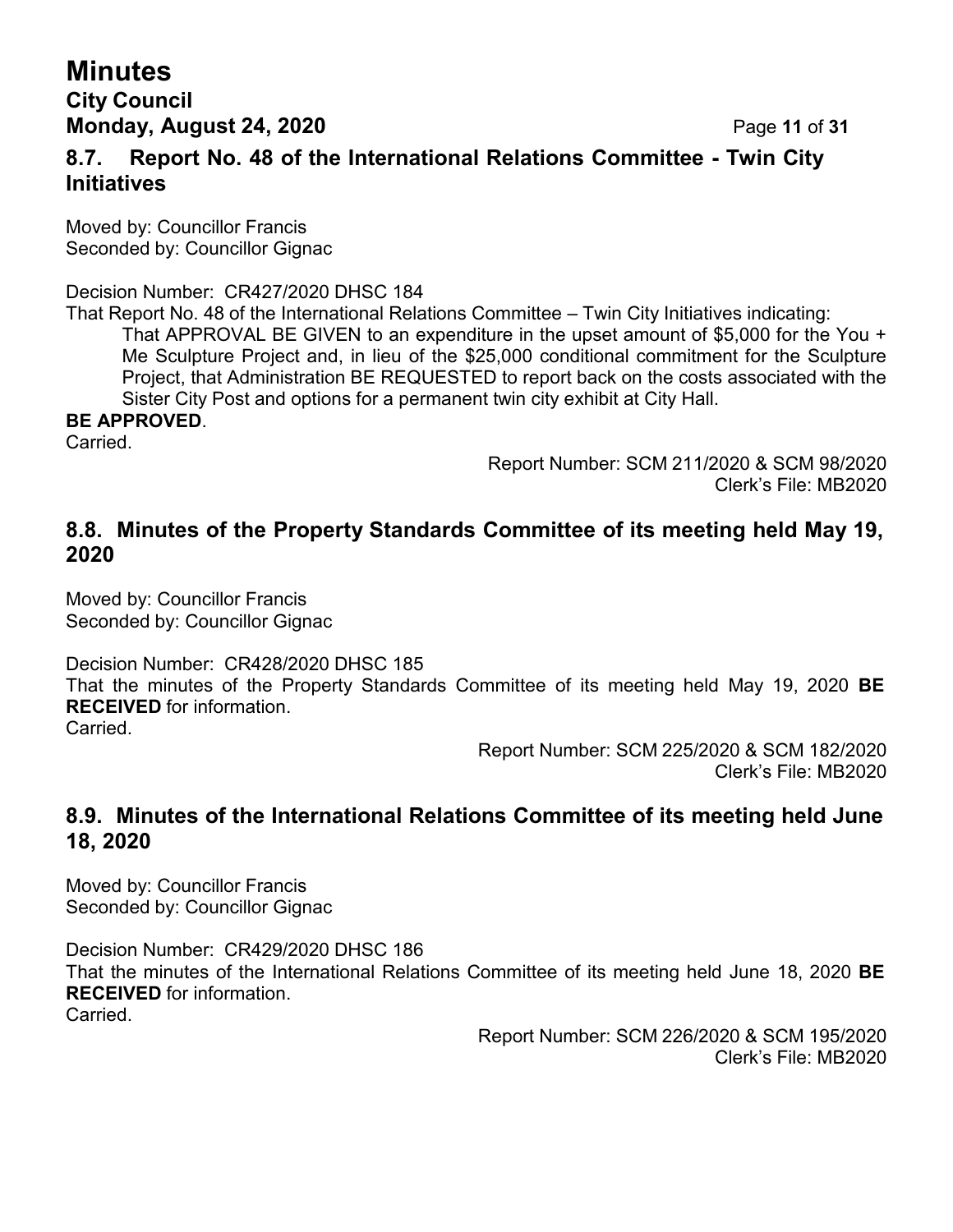# **Minutes**

## **City Council Monday, August 24, 2020** Page **12** of **31**

**8.10. Minutes of the Transit Windsor Advisory Committee of its meeting held May 26, 2020**

Moved by: Councillor Francis Seconded by: Councillor Gignac

Decision Number: CR430/2020 ETPS 771 That the minutes of the Transit Windsor Advisory Committee of its meeting held May 26, 2020 **BE RECEIVED**.

Carried.

Report Number: SCM 235/2020 & SCM 183/2020 Clerk's File: MB2020

## **8.12. Housekeeping Amendments to By-Law 160-2010- A By-Law to Prescribe Swimming Pool Enclosures and Maintenance in the City of Windsor - City Wide**

Moved by: Councillor Francis Seconded by: Councillor Gignac

Decision Number: CR434/2020 ETPS 775

That Council **PASS** By-law XX-2020 being "A By-law To Establish Standards, Regulations and Maintenance Requirements for Swimming Pools, Their Enclosures and Equipment" and, **REPEAL** By-law Number 160-2010, being "A By-law To Establish Standards, Regulations and Maintenance Requirements for Swimming Pools, Their Enclosures and Equipment". Carried.

> Report Number: SCM 238/2020 & S 82/2020 Clerk's File: SB2020

## **11.2. Report No. 8 of the Transit Windsor Advisory Committee - Request to recognize Transit Windsor as an essential service**

Moved by: Councillor Francis Seconded by: Councillor Gignac

Decision Number: CR436/2020 ETPS 772

That Administration **BE REQUESTED** to prepare a report outlining what constitutes an essential service under pandemic response protocols and how that designation informs service level commitments to the community from the City with a specific focus on Public Transit; and,

That the report **ADDRESS** legal consequences or obligations that derive from this designation if any and, what legal or procedural options could be considered to improve the decision making process including but not limited to only Council consultation when service levels for essential services are to be altered; and,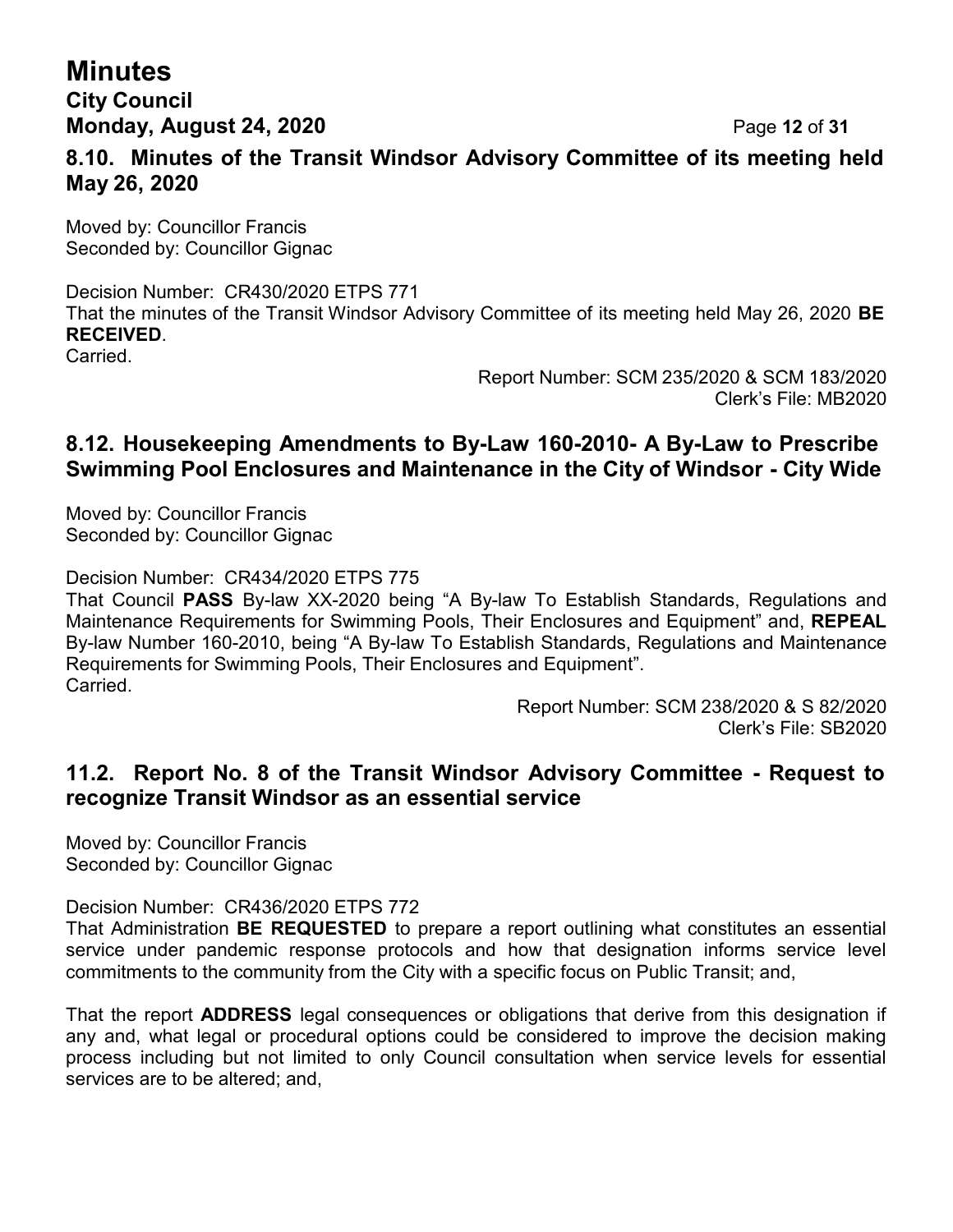# **Minutes City Council Monday, August 24, 2020** Page **13** of **31**

That the report **OUTLINE** the emergency powers afforded to the Chief Executive of the City of Windsor as outlined by Provincial Legislation; and further,

That the report **BE BROUGHT BACK** to the Environment, Transportation and Public Safety Standing Committee for consideration. Carried.

> Report Number: SCM 236/2020 & SCM 184/2020 Clerk's File: MB2020

## **11.3. Open Streets 2020**

Moved by: Councillor Francis Seconded by: Councillor Gignac

Decision Number: CR437/2020

That Administration's recommendation to cancel Open Streets Windsor 2020 scheduled on Sunday, September 20, 2020 due to ongoing restrictions in relation to COVID-19 **BE APPROVED**; and further,

That Administration **BE DIRECTED** to continue with planning two Open Street Windsor Events in 2021, as approved in the 2020 budget. Carried.

> Report Number: C 162/2020 Clerk's File: SPL/12373

## **11.6. Tender 105-20 – Strabane Avenue Rehabilitation – Central Ave to Riverside Dr. E - Ward 5**

Moved by: Councillor Francis Seconded by: Councillor Gignac

√**Clerk's Note:** the City Treasurer has authorized the following correction:√

Decision Number: CR440/2020

I. That the following low tender **BE ACCEPTED**:

**TENDERER: Sherway Contracting (Windsor) Limited TENDER NO: 105-20 TOTAL TENDER PRICE: \$1,423,041.00 (excluding HST) ACCOUNT CHARGED: 007-5410-9998-02942-7152000**

And,

That the CAO and City Clerk **EXECUTE** the contract with the low tenderer, with said contract being satisfactory in form to the City Solicitor, satisfactory in technical content to the City Engineer, and in financial content to the City Treasurer.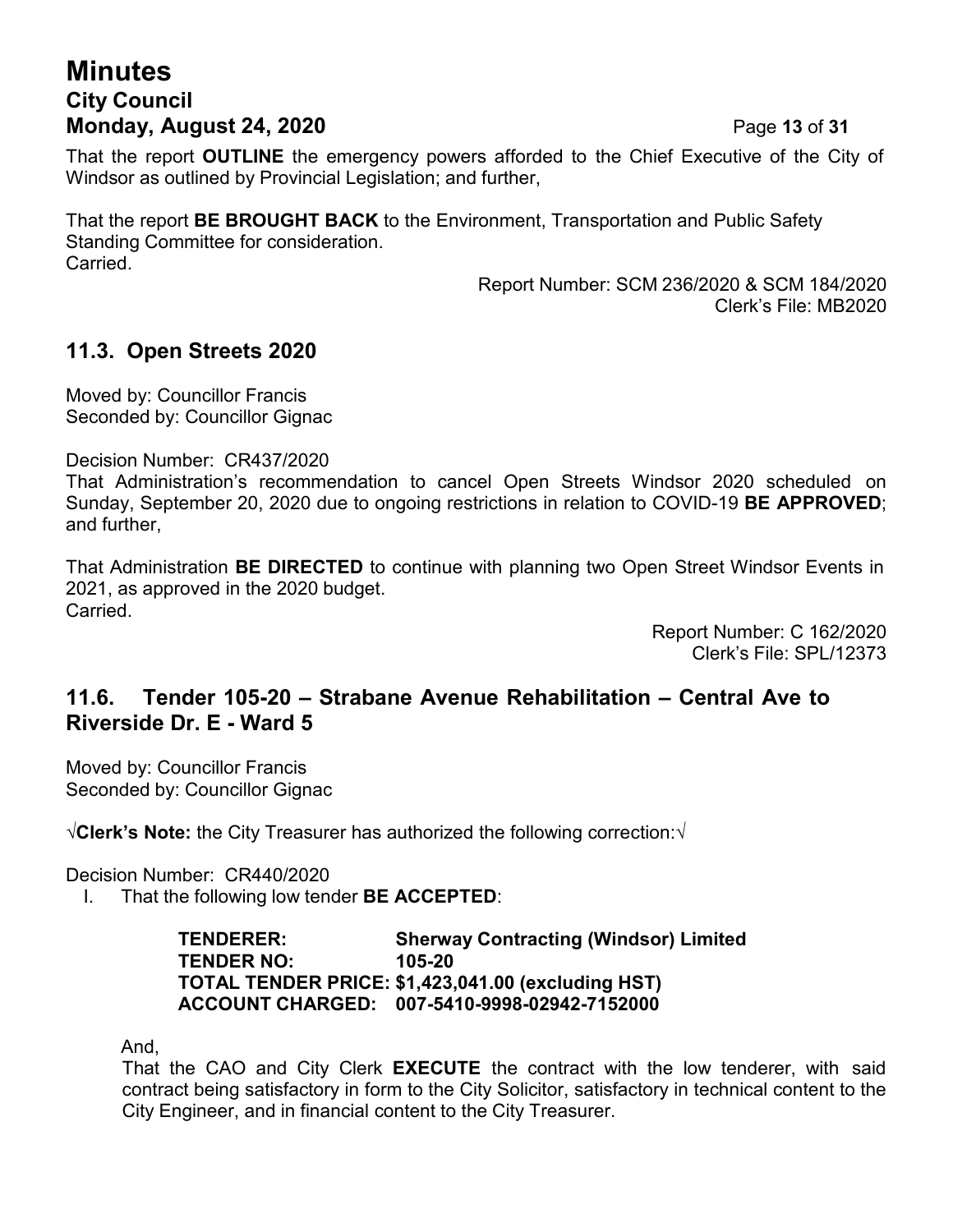# **Minutes City Council Monday, August 24, 2020** Page **14** of **31**

- II. That City Council **APPROVE** a transfer of \$180,000.00 in surplus funding from the Curry/McKay/College (ID 7164008) to Strabane project (ID 7152000) and;
- III. That City Council **APPROVE** a transfer of precommitted funding in 2023 √2021√ in the amount of \$250,000 √(F169)√ from the Dominion/Northwood Intersection Improvements (Project ID ENG-005-17) to the Strabane project (ENG-008-15) for immediate use on the Strabane project.

Carried.

Report Number: C 167/2020 Clerk's File: SW/13899

## **9. REQUEST FOR DEFERRALS, REFERRALS AND/OR WITHDRAWALS**

None requested.

## **10. PRESENTATIONS AND DELEGATIONS**

## **13.6. A BY-LAW TO IMPOSE TEMPORARY REGULATIONS REQUIRING THE WEARING OF MASKS OR OTHER FACE COVERINGS WITHIN ENCLOSED PUBLIC SPACES**

### **Dr. Wajid Ahmed, Medical Officer of Health, Windsor Essex County Health Unit**

Dr. Wajid Ahmed, Medical Officer of Health, Windsor Essex County Health Unit, appears before Council to speak in support of By-law Number 123-2020 being "a By-law to impose temporary regulations requiring the wearing of masks or other public face coverings within enclosed public spaces", as it would help protect the health, safety and well-being of the citizens of Windsor.

## **8.2. City Hall Square Plaza and Civic Esplanade, City Wide**

#### **Howard Weeks, Resident of Ward 4**

Howard Weeks, resident of Ward 4, appears before Council to provide comment regarding the City Hall Square Plaza and Civic Esplanade project, suggesting that this be deferred to allow for other more pressing priorities to be addressed, especially during these uncertain times with Covid-19.

Moved by: Councillor McKenzie Seconded by: Councillor Morrison

Decision Number: CR422/2020

I) That City Council **APPROVE** the use of \$550,000 (plus any applicable taxes) funded from 2020 and 2021 Pay as you go funding in the respective amounts of \$243,000 and \$307,000 from the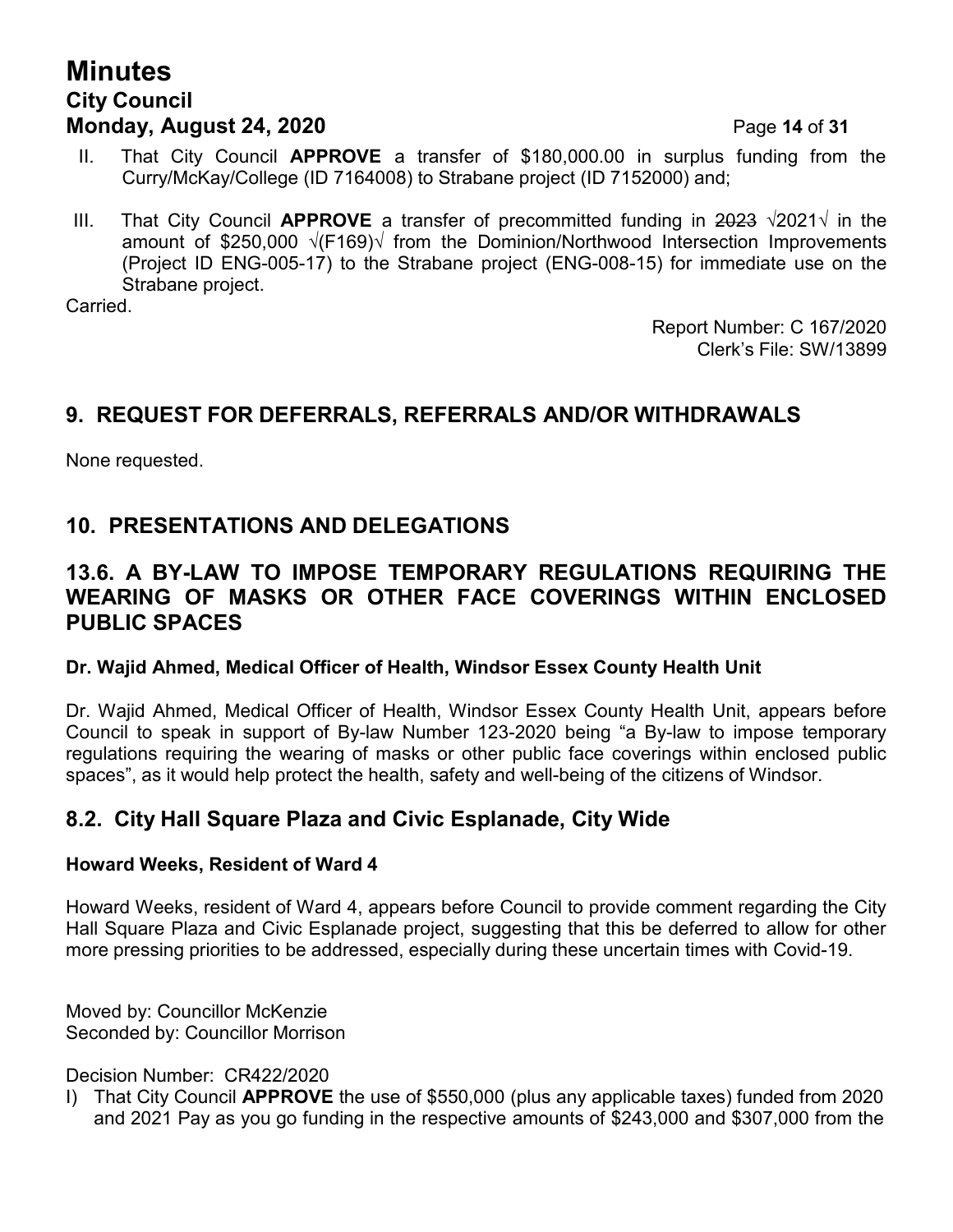# **Minutes City Council Monday, August 24, 2020 Page 15 of 31**

City Hall Civic Plaza / Esplanade Project (PLN-021-07) for immediate use to complete the Phase 1 – Programming and Conceptual Design for the City Hall Square Plaza and Civic Esplanade work; and,

- II) That City Council **PRE-APPROVE** and **AWARD** any procurement(s) necessary that are related to the Phase 1 – Programming and Conceptual Design of the City Hall Square Plaza project, provided that the procurement(s) are within approved budget amounts, pursuant to the Purchasing By-Law 93-2012 and amendments thereto; satisfactory in financial content to City Treasurer, and in technical content to the to Corporate Leader of Parks, Recreation & Culture and Facilities, the City Planner, and the City Engineer; and,
- III) That the Chief Administrative Officer and the City Clerk **BE AUTHORIZED** to take any such action required to effect the recommendation noted above and sign any required documentation/agreement(s) for Phase 1 – Programming and Conceptual Design for the City Hall Square Plaza and Civic Esplanade project, satisfactory in legal form to the City Solicitor, in technical content to Corporate Leader of Parks, Recreation & Culture and Facilities, the City Planner, and the City Engineer and in financial content to the City Treasurer; and,
- IV) That the Purchasing Manager **BE AUTHORIZED** to issue Purchase Orders as may be required to effect the recommendation noted above, subject to all specification being satisfactory in legal form to the City Solicitor; in technical content to the Corporate Leader of Parks, Recreation & Culture and Facilities, the City Planner, and the City Engineer; in financial content to the City Treasurer, and further; and,
- V) That the City Planner **BE DELEGATED** the authority to approve the Site Plan Control Application and **BE AUTHORIZED** to approve minor changes to the design to allow for the construction of City Hall Square Plaza; and,
- VI) That City Council **APPROVE** the City Hall Square Plaza and Civic Esplanade Project Charter attached as Appendix A and outlined in this report; and further,
- VII) That Administration **BE AUTHORIZED** to take any other steps as may be required to bring effect to these resolutions, and that the CAO and City Clerk **BE AUTHORIZED** to execute any required documents for that purpose, subject to legal approval by the City Solicitor, financial approval by the City Treasurer, and technical approval by the City Engineer. Carried.

Councillors Francis and Gignac voting nay.

Report Number: C 155/2020 Clerk's File: APM/9120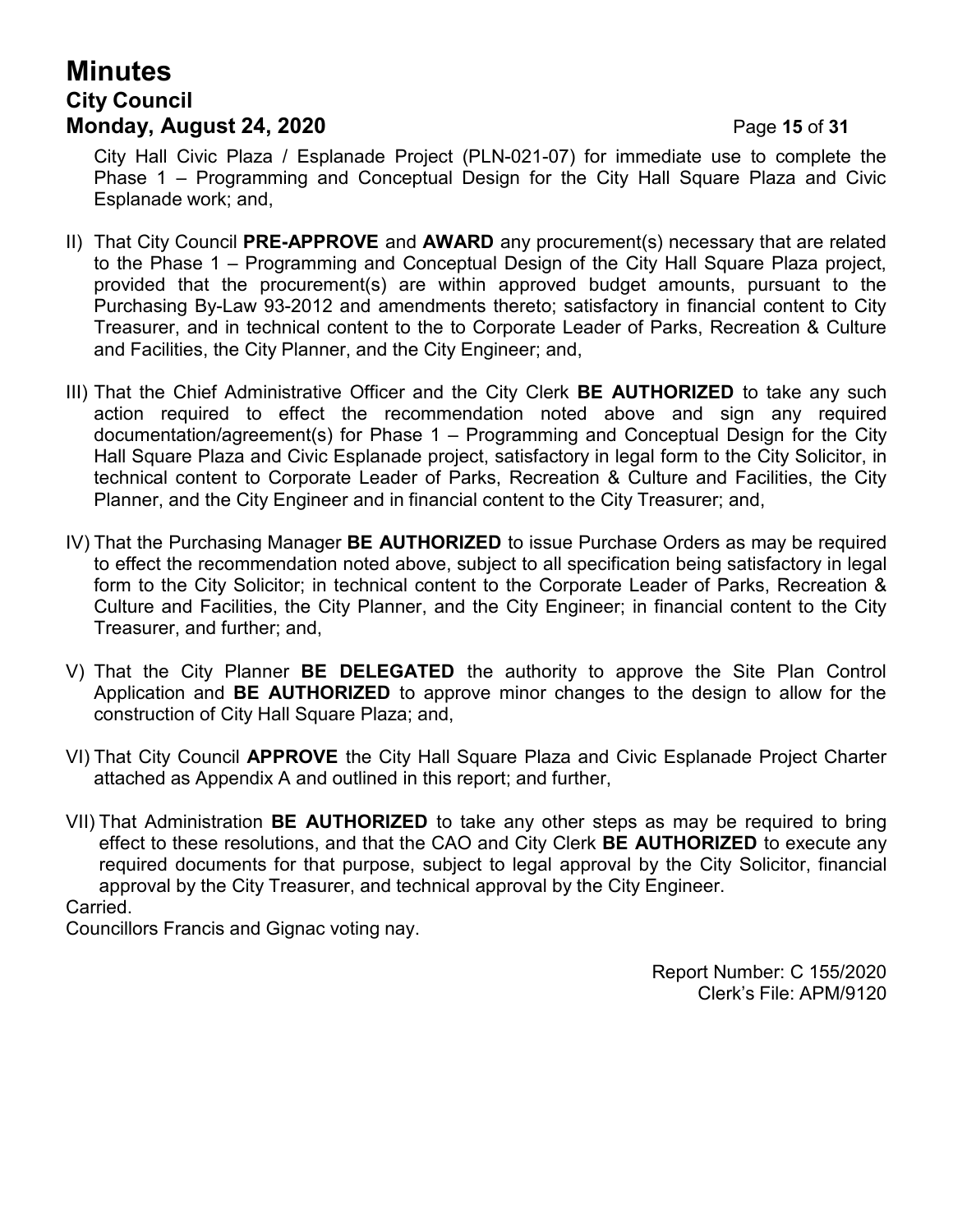# **Minutes**

# **City Council Monday, August 24, 2020** Page **16** of **31 8.4. Purchase of Twelve (12) SUV - Mid Size Crossover Vehicles for the By-Law Enforcement Division - City Wide**

### **Howard Weeks, Resident of Ward 4**

Howard Weeks, resident of Ward 4, appears before Council to provide comment regarding the proposed purchase of twelve SUV – mid size crossover vehicles for the By-law Enforcement division, suggesting that perhaps less expensive, smaller vehicles be contemplated and that dollars be freed up for enhanced by-law enforcement.

Moved by: Councillor Francis Seconded by: Councillor Gignac

#### Decision Number: CR424/2020

That the report of the Fleet Coordinator dated July 30, 2020 entitled "Purchase of Twelve (12) SUV – Mid Size Crossover Vehicles for the By-Law Enforcement Division" **BE DEFERRED** to the September 14, 2020 meeting of Council to allow for additional information from administration regarding details such as the average mileage on the subject vehicles, maintenance records and the year of the models.

Carried.

Report Number: C 157/2020 Clerk's File: AL2020

## **8.11. Recommendation of a Revised Local Improvement Policy and Initiation of Construction of a Sanitary Sewer and Private Drain Connections on Baseline Road from 7th Concession Road to 8th Concession Road as a Local Improvement under this new policy – City Wide**

### **Barinderjeet Bhangu, Area Resident**

Barinderjeet Bhangu, area resident, appears before Council to provide comment regarding the "recommendation of a revised Local Improvement Policy and Initiation of Construction of a Sanitary Sewer and Private Drain connections on Baseline Road from 7th Concession Road to 8th Concession Road as a Local Improvement under this new policy", suggesting that the cost of a private connection is too high and that the cost should be brought back to pre 2019 rate of \$700 from \$3200 and that residents should be given the opportunity to use their existing septic tanks for storm water retention which will help with overland flooding and garden irrigation.

#### **Shelley Belisle, Area Resident**

Shelley Belisle, area resident, appears before Council to provide comment regarding the "recommendation of a revised Local Improvement Policy and Initiation of Construction of a Sanitary Sewer and Private Drain connections on Baseline Road from 7th Concession Road to 8th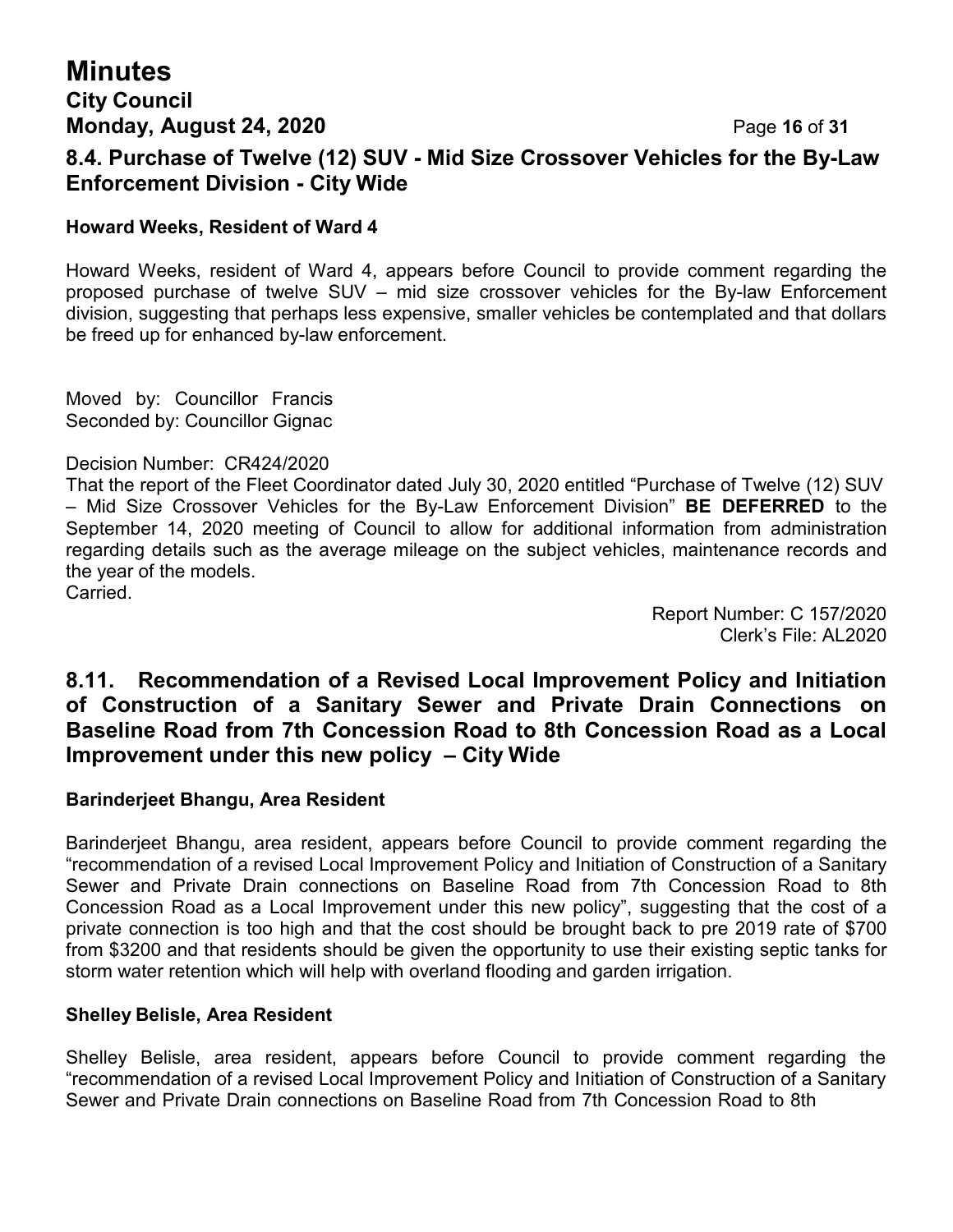# **Minutes City Council Monday, August 24, 2020 Page 17 of 31**

Concession Road as a Local Improvement under this new policy", suggesting that the cost of a private connection is too high and that the cost should be brought back to the pre 2019 rate.

#### **Angie LaMarre, Area Resident**

Angie LaMarre, area resident, appears before Council to provide comment regarding the "recommendation of a revised Local Improvement Policy and Initiation of Construction of a Sanitary Sewer and Private Drain connections on Baseline Road from 7th Concession Road to 8th Concession Road as a Local Improvement under this new policy", stating that the cost for the private drain connection increased by over 300%, which is exorbitant and beyond any reasonable increase and justification, especially in these times of economic uncertainty due to Covid-19.

#### **Ali Mansour, Owner of the Lube Plus Oil Change in the subject area**

Ali Mansour, owner of the Lube Plus Oil Change in the subject area, appears before Council to provide comment regarding the "recommendation of a revised Local Improvement Policy and Initiation of Construction of a Sanitary Sewer and Private Drain connections on Baseline Road from 7th Concession Road to 8th Concession Road as a Local Improvement under this new policy", suggesting that the costs are too high and that his considerable frontage will unfairly result in a huge bill for his business.

Moved by: Councillor McKenzie Seconded by: Councillor Holt

Decision Number: CR431/2020 ETPS 773

- I. That Council **APPROVE** the update to the Corporate Policy titled "Local Improvement Policy Consolidation" as outlined in SCHEDULE A (attached).
- II. That Fees and Charges By-law 392/2002 **BE AMENDED** to include the additional fees as outlined in SCHEDULE B (attached) and that City Solicitor **BE DIRECTED** to prepare that amending by-law.
- III. That the following local improvement Council Resolutions CR292/2003, CR1215/85, CR1607/89, CR179/2005, M214-2010, CR8/2012, CR1406/95 and M39-2014 **BE RESCINDED**.
- IV. That Council Resolution CR4/2020 adopted by Council on January 6, 2020, previously approving the construction of sanitary sewer and private drain connections on Baseline Road from 7 th Concession Road to 8th Concession Road, **BE RESCINDED**.
- V. That Council **APPROVE** the construction of a sanitary sewer and private drain connections on Baseline Road from 7<sup>th</sup> Concession Road to 8<sup>th</sup> Concession Road, as shown on attached Drawing C-3551 as a local improvement under the provisions of O. Reg. 586/06 under the *Municipal Act*, with repayment term not to exceed 20 years at an interest rate deemed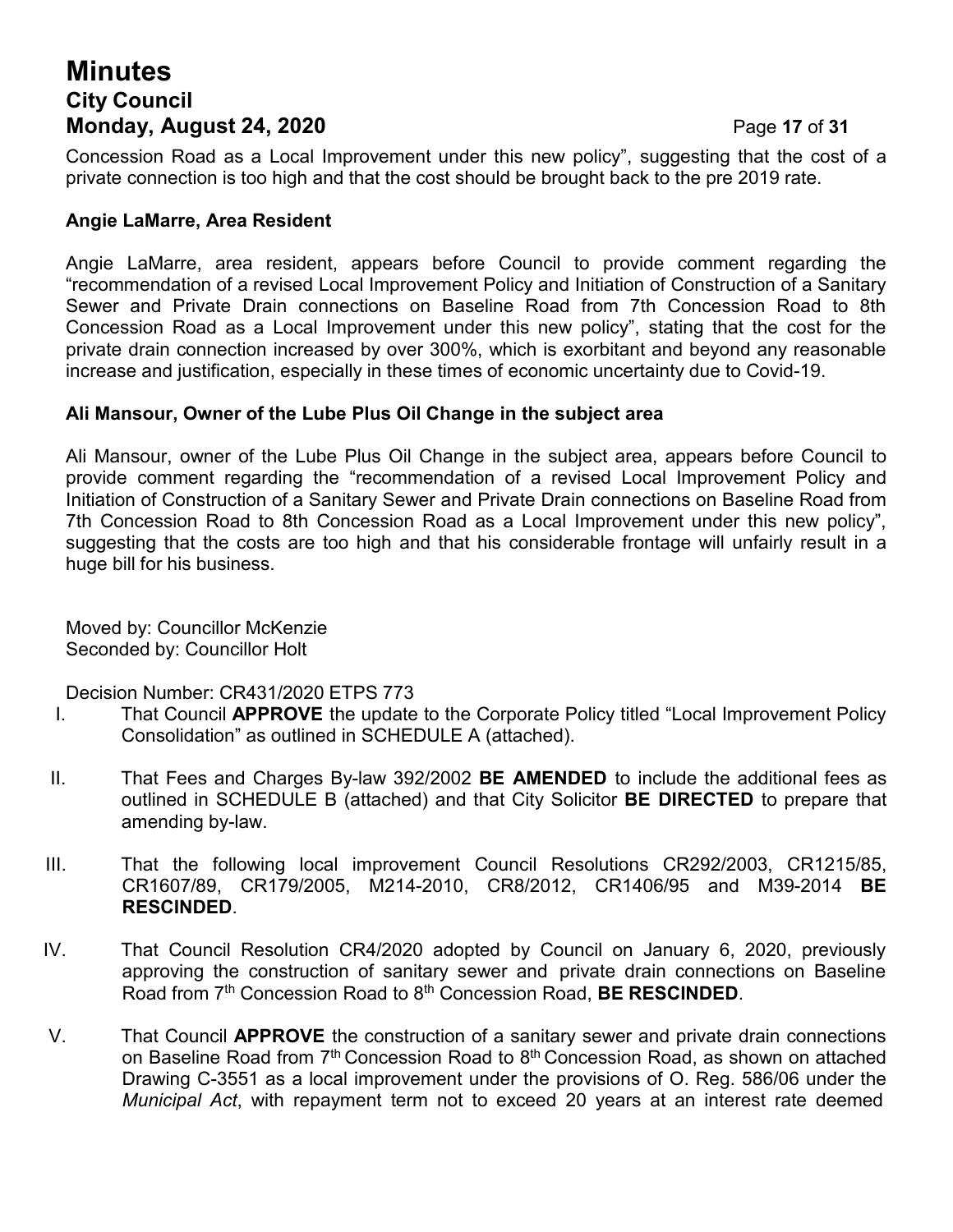# **Minutes City Council Monday, August 24, 2020** Page **18** of **31**

appropriate by Administration, and that Notice of Intention to pass Local Improvement Charges By-Law **BE GIVEN** to the public and affected owners, including the intention to apply to the Local Planning Appeal Tribunal under section 8 of O. Reg. 586/06 for approval to undertake the work as a local improvement, in accordance with the attached report of the City Engineer.

- VI. That 30 days after giving Notice of Intention to Pass a Local Improvement By-law, Council **PASS** a By-law for the construction of sanitary sewer and private drain connections on Baseline Road from  $7<sup>th</sup>$  Concession Road to  $8<sup>th</sup>$  Concession Road as a local improvement in accordance with Section 5 of O. Reg. 586/06, unless any affected owner files an objection with the Clerk to the work being undertaking as a local improvement.
- VII. That the net City costs of approximately \$605,508 **BE FUNDED** from Project # 7159000 Local Improvement Sanitary Sewer.
- VIII. That Property Standards By-law 9-2019 **BE AMENDED** by inserting "*, or such time period as may be approved by Council,"* after the words *"...the property owner will have one (1) year*" in Schedule A, section 1.21, and that City Solicitor **BE DIRECTED** to prepare the amending by-law.

Carried.

At the request of Councillor Gignac, a recorded vote is taken on this matter.

Aye votes: Councillors Francis, Costante, Bortolin, Holt, Gignac, Kaschak, McKenzie, Morrison and Mayor Dilkens. Nay votes: None. Absent: Councillor Sleiman. Abstain: None.

Moved by: Councillor McKenzie Seconded by: Councillor Holt

Decision Number: CR432/2020 ETPS 774

That property owners with septic systems less than 10 years old **BE GIVEN** either 3 years to hook into the trunk line once made available or the difference between the age of their septic system and the 10 year timeframe, whichever is greater. Carried.

At the request of Councillor Gignac, a recorded vote is taken on this matter.

Aye votes: Councillors Costante, Bortolin, Holt, Kaschak, McKenzie, Morrison and Mayor Dilkens. Nay votes: Councillors Francis and Gignac. Absent: Councillor Sleiman. Abstain: None.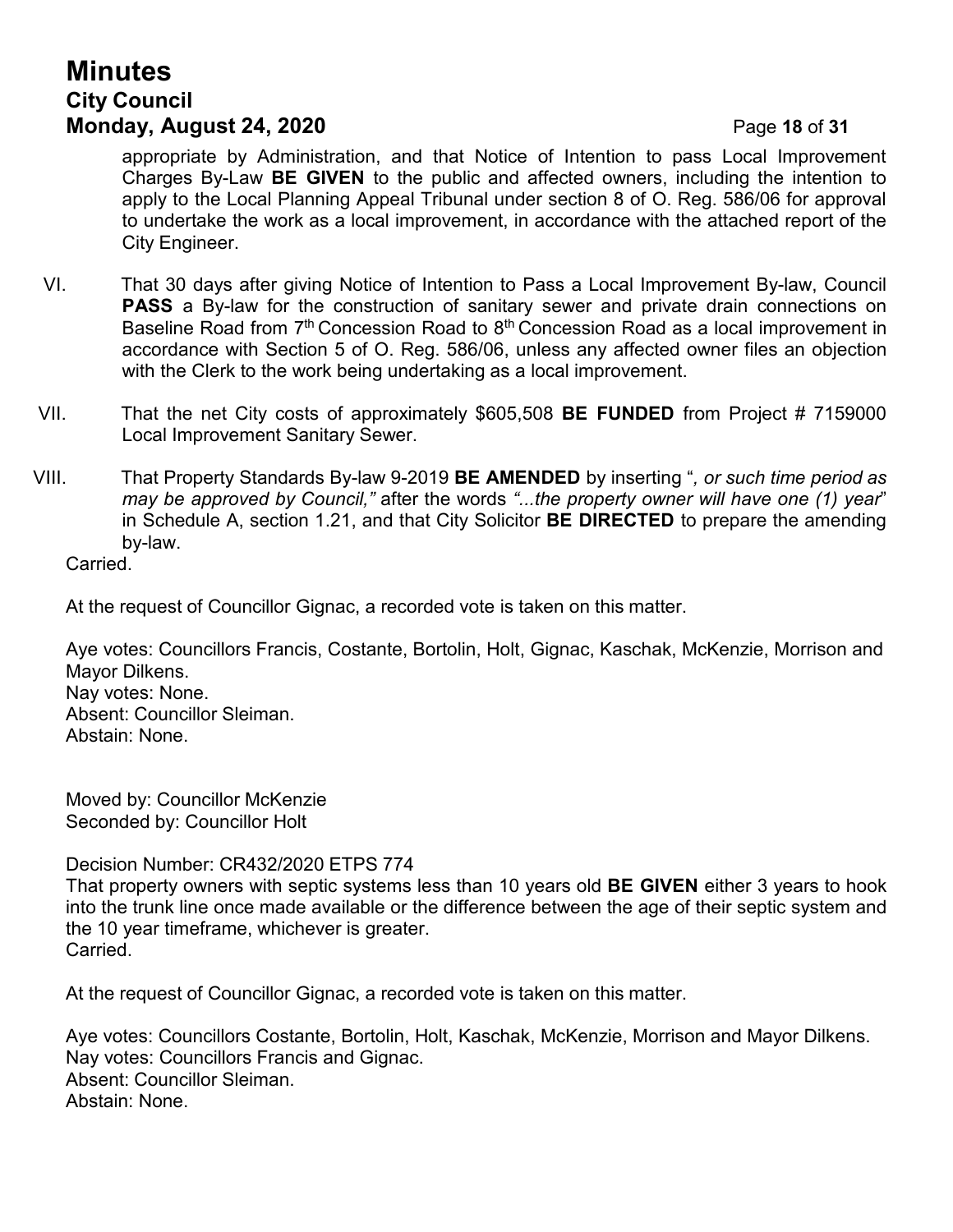# **Minutes City Council Monday, August 24, 2020 Page 19 of 31**

Moved by: Councillor McKenzie Seconded by: Councillor Holt

#### Decision Number: CR433/2020

That the property owners **BE GIVEN** the opportunity to work with administration to repurpose their septic systems rather than de-commissioning, and that Administration **DEVELOP** appropriate regulations for such conversions, and that the residents be afforded the opportunity to leverage the Local Improvement Policy option as described in the report of administration dated March 27, 2020 entitled "Recommendation of a revised Local Improvement Policy and Initiation of Construction of a Sanitary Sewer and Private Drain connections on Baseline Road from 7th Concession Road to 8th Concession Road as a Local Improvement under this new policy". Carried.

At the request of Councillor Gignac, a recorded vote is taken on this matter.

Aye votes: Councillors Costante, Bortolin, Holt, Kaschak, McKenzie and Morrison. Nay votes: Councillors Francis, Gignac and Mayor Dilkens. Absent: Councillor Sleiman. Abstain: None.

> Report Number: SCM 237/2020 & S 60/2020 Clerk's File: SW/13662

# **11. REGULAR BUSINESS ITEMS (Non-Consent Items)**

## **11.1. Proposed Expropriation of lands at 3316 Howard Avenue for the Howard Avenue/South Cameron Boulevard improvements - Ward 4**

Moved by: Councillor Francis Seconded by: Councillor Holt

Decision Number: CR435/2020

That the City Council of the City of Windsor sitting as an Expropriation Authority under the *Expropriations Act* **APPROVE** the taking of the lands being part of lots 1 and 2 in Registered Plan 1093 as in R1359374 as shown on Schedule "A" in the City of Windsor for Howard Avenue/South Cameron Boulevard improvements.

Carried.

Councillor Sleiman was absent from the meeting when the vote was taken on this matter.

Report Number: C 160/2020 Clerk's File: APM2020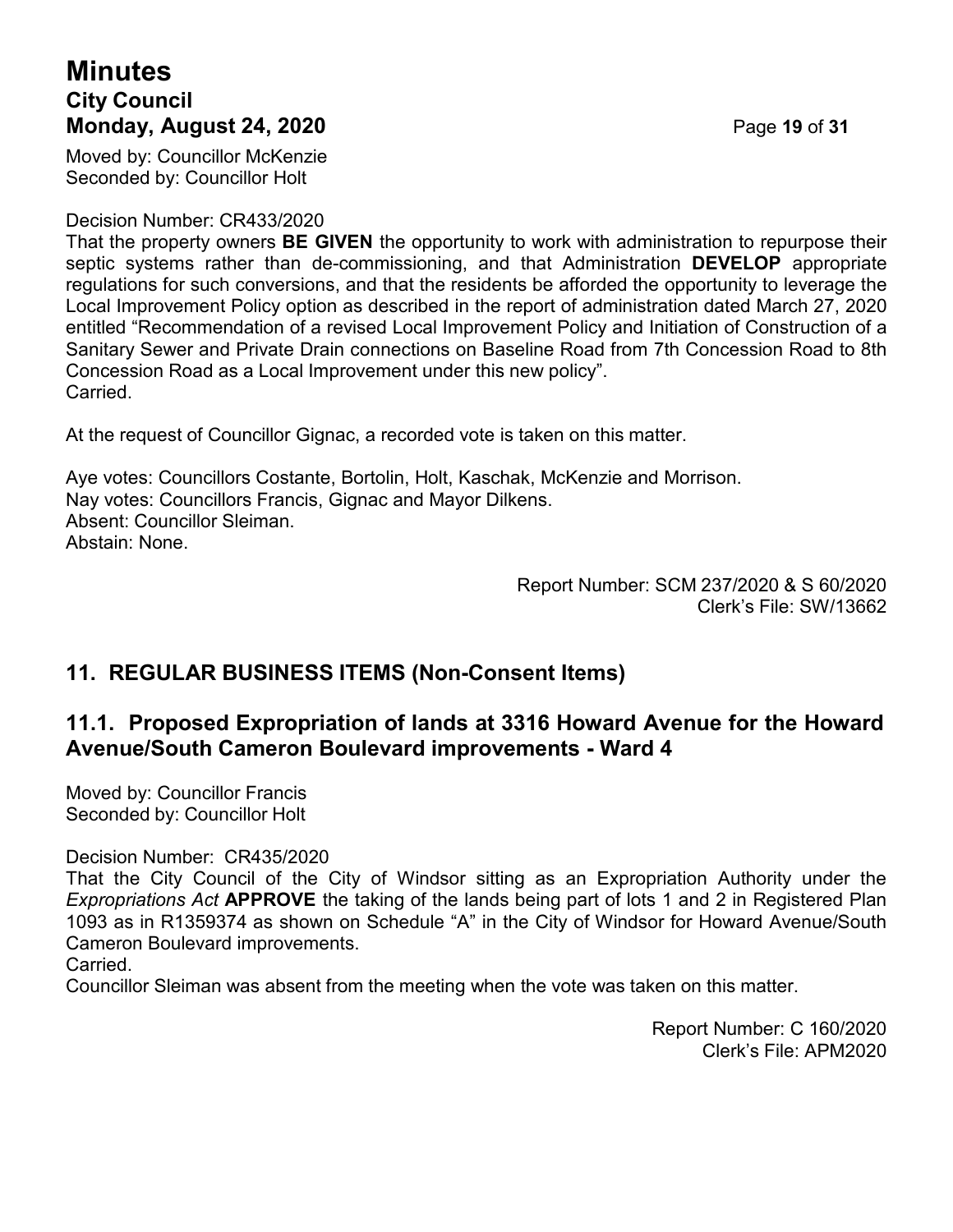# **Minutes City Council Monday, August 24, 2020 Page 20 of 31 11.4. COVID-19 Municipal Transit Pressure - Financial Support**

Moved by: Councillor Francis Seconded by: Councillor Gignac

#### Decision Number: CR438/2020

That City Council **DELEGATE** authority to the City Treasurer, or designate, to sign the communication letter from the Ministry of Transportation dated August 12, 2020, which is required for the City to receive \$6,345,626 in Phase 1 funding for Federal-Provincial Safe Restart municipal transit pressures stream; and,

That City Council **APPROVE** a submission for additional funding under Phase 2 of the Federal-Provincial Safe Restart Agreement for the municipal transit pressures stream; and,

That City Council **APPROVE** the creation of a new reserve fund to track and monitor the use of these funds, and any future funding which may be received under the Safe Restart municipal transit pressures stream; and,

That the Chief Administrative Officer and City Clerk **BE AUTHORIZED** to execute any agreements, declarations or approvals required to seek additional funding and or resulting from receiving funding under the Safe Restart Agreement for municipal transit pressures satisfactory in financial content to the City Treasurer and in form to the City Solicitor; and further,

That the Chief Administrative Officer **BE AUTHORIZED** to delegate signing of all claims and applicable reports and other such documents, as required as part receiving funding under the Safe Restart Agreement for municipal transit pressures, to the City Treasurer or designate. Carried.

Councillor Sleiman was absent from the meeting when the vote was taken on this matter.

Report Number: C 164/2020 Clerk's File: MH/13786, AF2020, & MT/13708

# **11.5. Covid-19 Municipal Operating Pressures - Financial Support**

Moved by: Councillor Francis Seconded by: Councillor Gignac

#### Decision Number: CR439/2020

That City Council **DELEGATE** authority to the City Treasurer, or designate, to sign the communication letter from the Ministry of Municipal Housing and Affairs dated August 12, 2020, which is required for the City to receive \$12,026,800 in Phase 1 funding from the Safe Restart municipal operating pressures; and,

That City Council **APPROVE** a submission for additional funding under Phase 2 of the Federal-Provincial Safe Restart Agreement for the municipal operating pressures stream; and,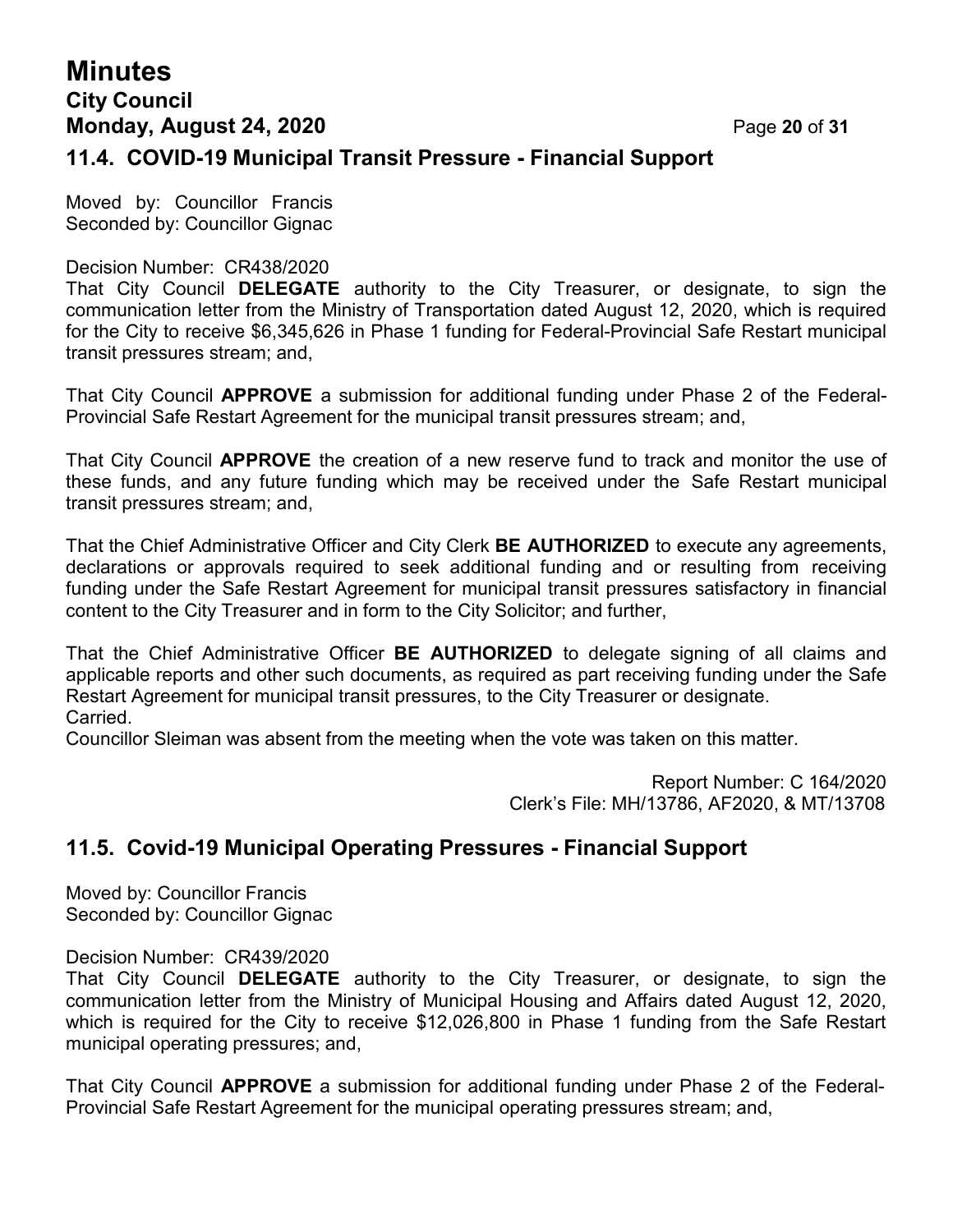# **Minutes City Council Monday, August 24, 2020** Page **21** of **31**

That City Council **APPROVE** the creation of a new reserve fund to track and monitor the use of these funds, and any future funding which may be received under the Safe Restart municipal operating pressures stream; and,

That the Chief Administrative Officer and City Clerk **BE AUTHORIZED** to execute any agreements, declarations or approvals required to seek additional funding and or resulting from receiving funding under the Safe Restart Agreement for municipal operating pressures satisfactory in financial content to the City Treasurer, and in form to the City Solicitor; and further,

That the Chief Administrative Officer **BE AUTHORIZED** to delegate signing of all claims and applicable reports and other such documents, as required as part of receiving funding under the Safe Restart Agreement for municipal operating pressures, to the City Treasurer or designate. Carried.

Councillor Sleiman was absent from the meeting when the vote was taken on this matter.

Report Number: C 166/2020 Clerk's File: MH/13786 & AF2020

## **12. CONSIDERATION OF COMMITTEE REPORTS**

## **12.1. (i) Report of the Special In-Camera meeting or other Committee as may be held prior to Council**

Moved by: Councillor McKenzie Seconded by: Councillor Morrison

Decision Number: CR441/2020 That the report of the In Camera meeting held August 24, 2020 **BE ADOPTED** as presented. Carried.

Councillor Sleiman was absent from the meeting when the vote was taken on this matter.

Clerk's File: ACO2020

## **12.2. Report of the Striking Committee of its meeting held August 24, 2020**

Moved by: Councillor McKenzie Seconded by: Councillor Morrison

Decision Number: CR446/2020 That the report of the Striking Committee meeting held August 24, 2020 **BE ADOPTED** as

presented. Carried.

Councillor Sleiman was absent from the meeting when the vote was taken on this matter.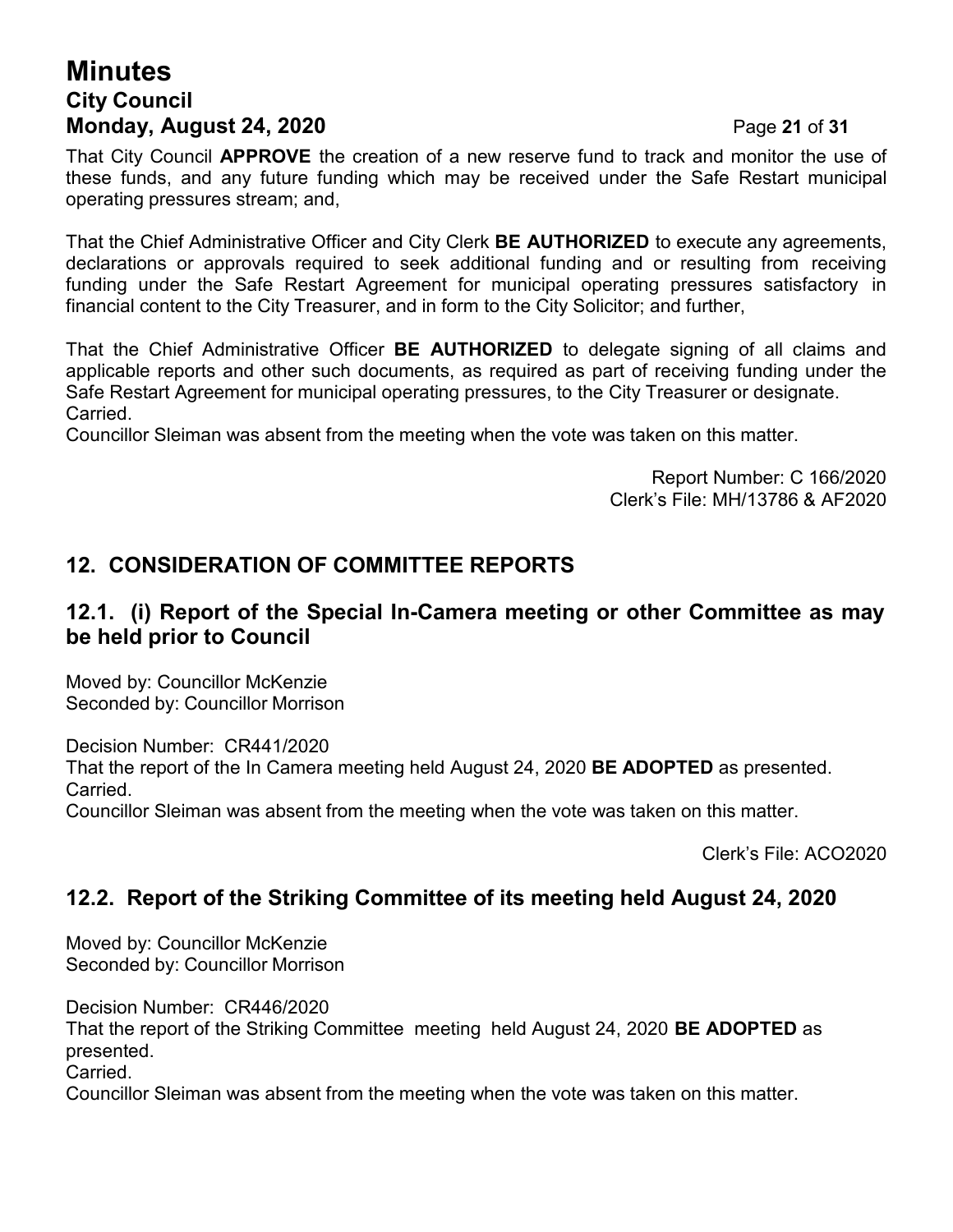Clerk's File: ACO2020

## **13. BY-LAWS (First and Second Reading)**

Moved by: Councillor Francis Seconded by: Councillor Bortolin

That the following By-laws No. 118-2020 through 124-2020 (inclusive) be introduced and read a first and second time:

**118-2020** A BY-LAW TO FURTHER AMEND BY-LAW NUMBER 9023 BEING A BY-LAW TO REGULATE VEHICULAR PARKING WITHIN THE LIMITS OF THE CITY OF WINDSOR ON MUNICIPAL STREETS, MUNICIPAL PARKING LOTS AND PRIVATE PROPERTIES, authorized by B55/2020 dated January 27, 2020.

**119-2020** A BY-LAW TO AMEND BY-LAW NUMBER 3-2006, A BY-LAW TO ESTABLISH STANDARDS RESPECTING YARD WASTE & EXTERIOR PROPERTY MAINTENANCE AND TO PROHIBIT LITTERING IN THE CITY OF WINDSOR, authorized by CR336/2020 dated July 13, 2020.

**120-2020** A BY-LAW TO FURTHER AMEND BY-LAW 395-2004 BEING A BY-LAW RESPECTING THE LICENSING AND REGULATION OF VARIOUS BUSINESSES IN THE CITY OF WINDSOR, authorized by CR249/2020 dated May 25, 2020.

**121-2020** A BY-LAW TO FURTHER AMEND BY-LAW NUMBER 8600 CITED AS THE "CITY OF WINDSOR ZONING BY-LAW", authorized by CR401/2020 dated August 4, 2020.

**122-2020** A BY-LAW TO FURTHER AMEND BY-LAW NUMBER 8600 CITED AS THE "CITY OF WINDSOR ZONING BY-LAW" authorized by CR400/2020 dated August 4, 2020.

**123-2020** A BY-LAW TO IMPOSE TEMPORARY REGULATIONS REQUIRING THE WEARING OF MASKS OR OTHER FACE COVERINGS WITHIN ENCLOSED PUBLIC SPACES.

**124-2020** A BY-LAW TO CONFIRM PROCEEDINGS OF THE COUNCIL OF THE CORPORATION OF THE CITY OF WINDSOR AT ITS MEETING HELD ON THE 24TH DAY OF AUGUST, 2020.

Carried.

Councillor Sleiman was absent from the meeting when the vote was taken on this matter.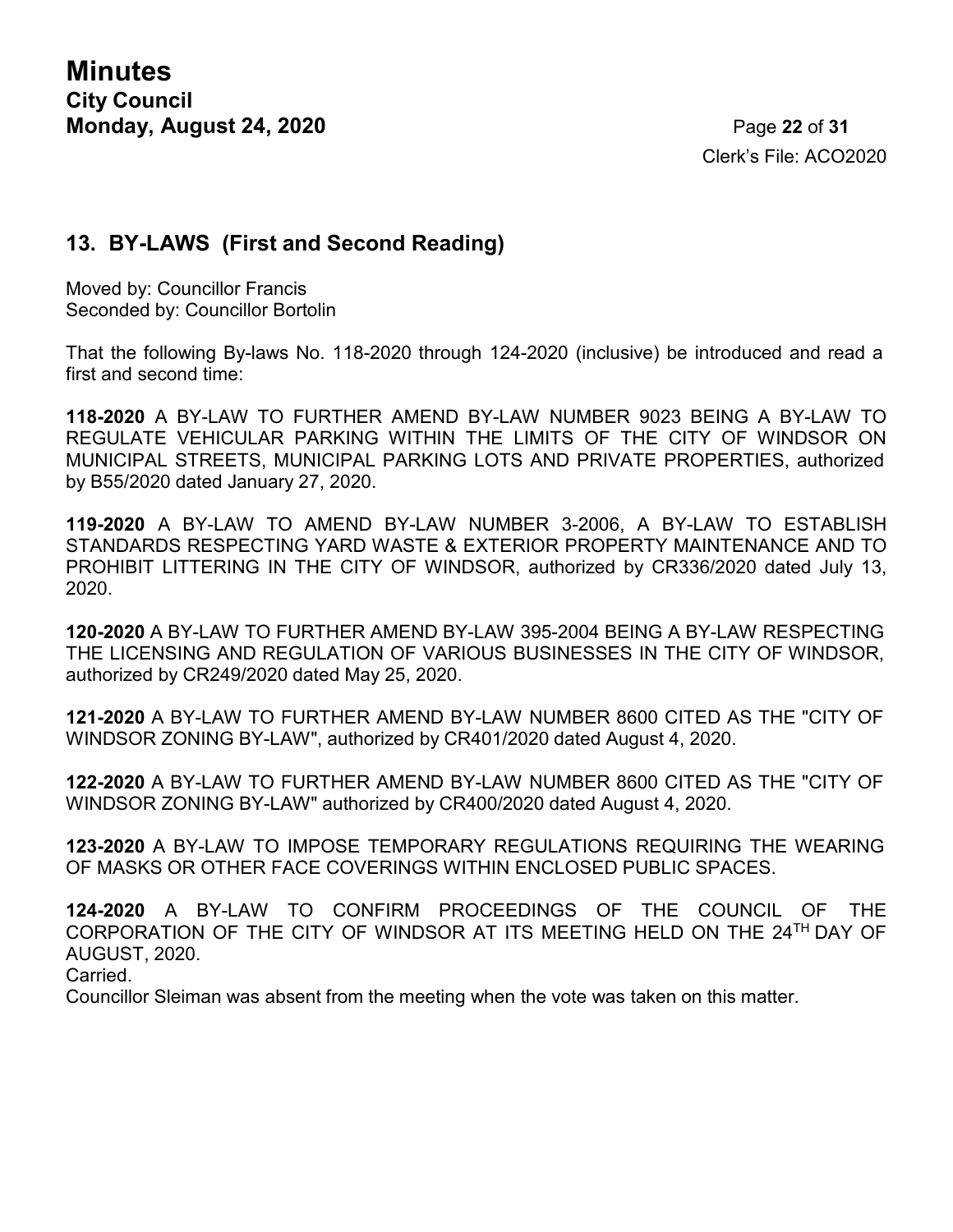# **Minutes City Council Monday, August 24, 2020** Page **23** of **31 14. MOVE BACK INTO FORMAL SESSION**

Moved by: Councillor Costante Seconded by: Councillor Francis

That the Committee of the Whole does now rise and report to Council respecting the business items considered by the Committee:

- 1) Communication Items (as amended)
- 2) Consent Agenda (as amended)
- 3) Items Deferred Items Referred
- 4) Consideration of the Balance of Business Items (as amended)
- 5) Committee Reports (as presented)
- 6) By-laws given first and second readings

Carried.

Councillor Sleiman was absent from the meeting when the vote was taken on this matter.

## **15. NOTICES OF MOTION**

Councillor McKenzie gives notice that he intends to introduce a motion for consideration at the September 14, 2020 meeting of Council regarding the Response to Council Question CQ20-2019 regarding Inclusionary Zoning.

## **15.1. Councillor Holt's Notice of Motion**

Moved by: Councillor Holt Seconded by: Councillor Morrison

Decision Number: CR442/2020

That with regards to the City of Windsor receiving requests for written submissions regarding an application for a Cannabis Retail Store Authorization, from the Alcohol and Gaming Commission of Ontario (AGCO), that Administration **BE DIRECTED** to follow provincial guidelines for locations of cannabis retail stores as the City of Windsor's municipal guidelines, as well as the City of Windsor's zoning requirements, and to approve accordingly those applications that meet these minimum standards, without the need for Council approval, and further,

That Administration **BE DIRECTED** to report back to Council as communications items on the application submissions that have been forwarded to the AGCO. Carried.

At the request of Councillor Gignac, a recorded vote is taken on this matter.

Aye votes: Councillors Costante, Bortolin, Holt, Kaschak, McKenzie and Morrison. Nay votes: Councillors Francis, Gignac and Mayor Dilkens.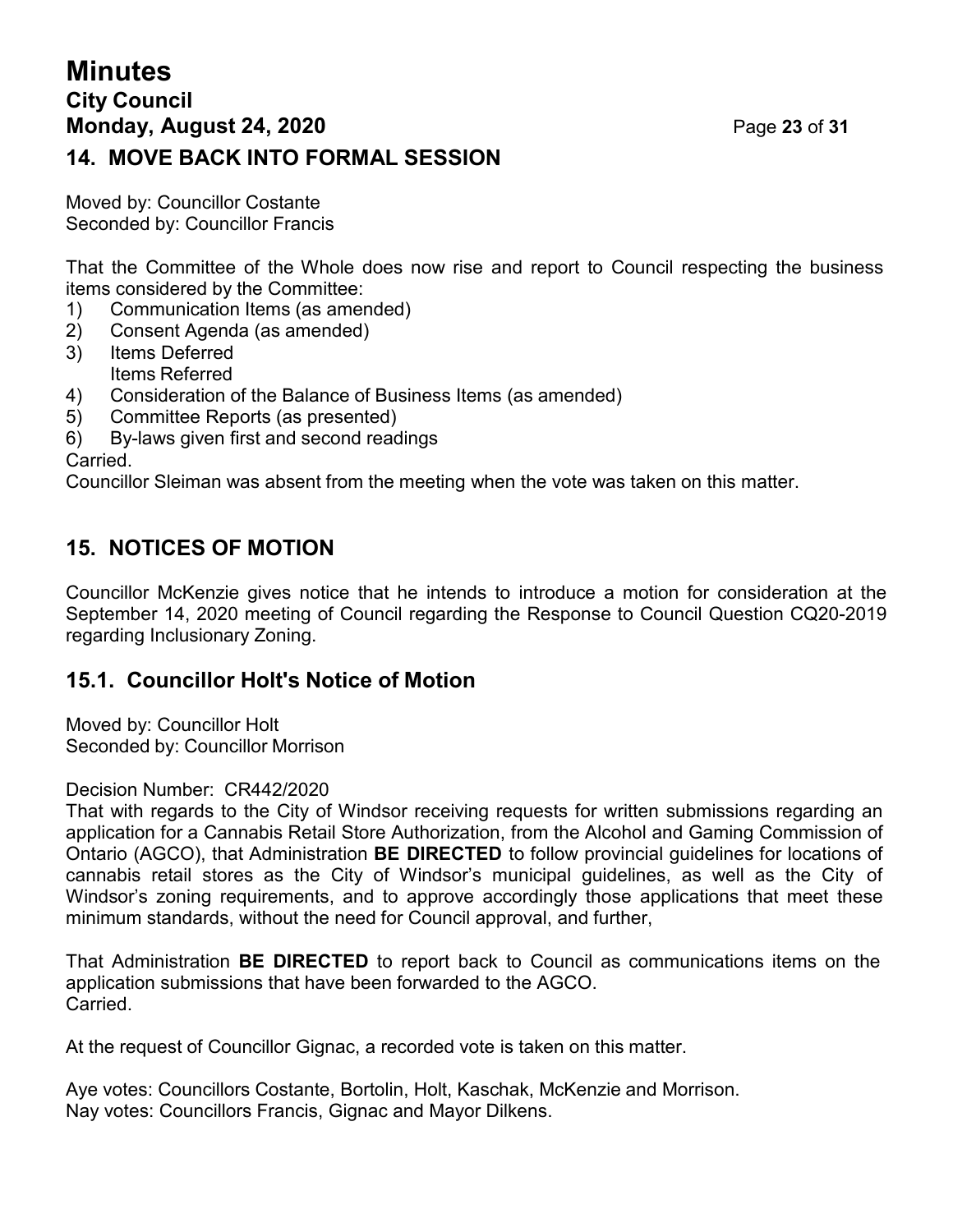# **Minutes City Council Monday, August 24, 2020** Page **24** of **31**

Absent: Councillor Sleiman. Abstain: None.

Report Number: SCM 243/2020 Clerk's File: GP/13047

# **16. THIRD AND FINAL READING OF THE BY-LAWS**

Moved by: Councillor Gignac Seconded by: Councillor Holt

That the By-laws No. 118-2020 through 124-2020 having been read a first and second time be now read a third time and finally passed and that the Mayor and Clerk **BE AUTHORIZED** to sign and seal the same notwithstanding any contrary provision of the Council. Carried.

Councillor Sleiman was absent from the meeting when the vote was taken on this matter.

# **17. PETITIONS**

Moved by: Councillor Kaschak Seconded by: Councillor McKenzie

#### Decision Number: CR443/2020

That the petition presented by Councillor Costante on behalf of Mr. Kim Elliott compelling the City of Windsor to review the Police Complaint of firefighter Mr. Kim Elliott **BE RECEIVED** by the Clerk and the Clerk **BE DIRECTED** to forward the petition to the Diversity Committee for the purpose of an examination of the requested works or undertakings.

Carried.

Councillor Sleiman was absent from the meeting when the vote was taken on this matter.

Clerk's File: ACO/13690

## **18. QUESTION PERIOD**

## **18.1. CQ 23-2020**

Moved by: Councillor Morrison Seconded by: Councillor Bortolin

Decision Number: CR444/2020

That the following Council Question by Councillor Morrison **BE APPROVED,** and that Administration **BE DIRECTED** to proceed with the necessary actions to respond to the Council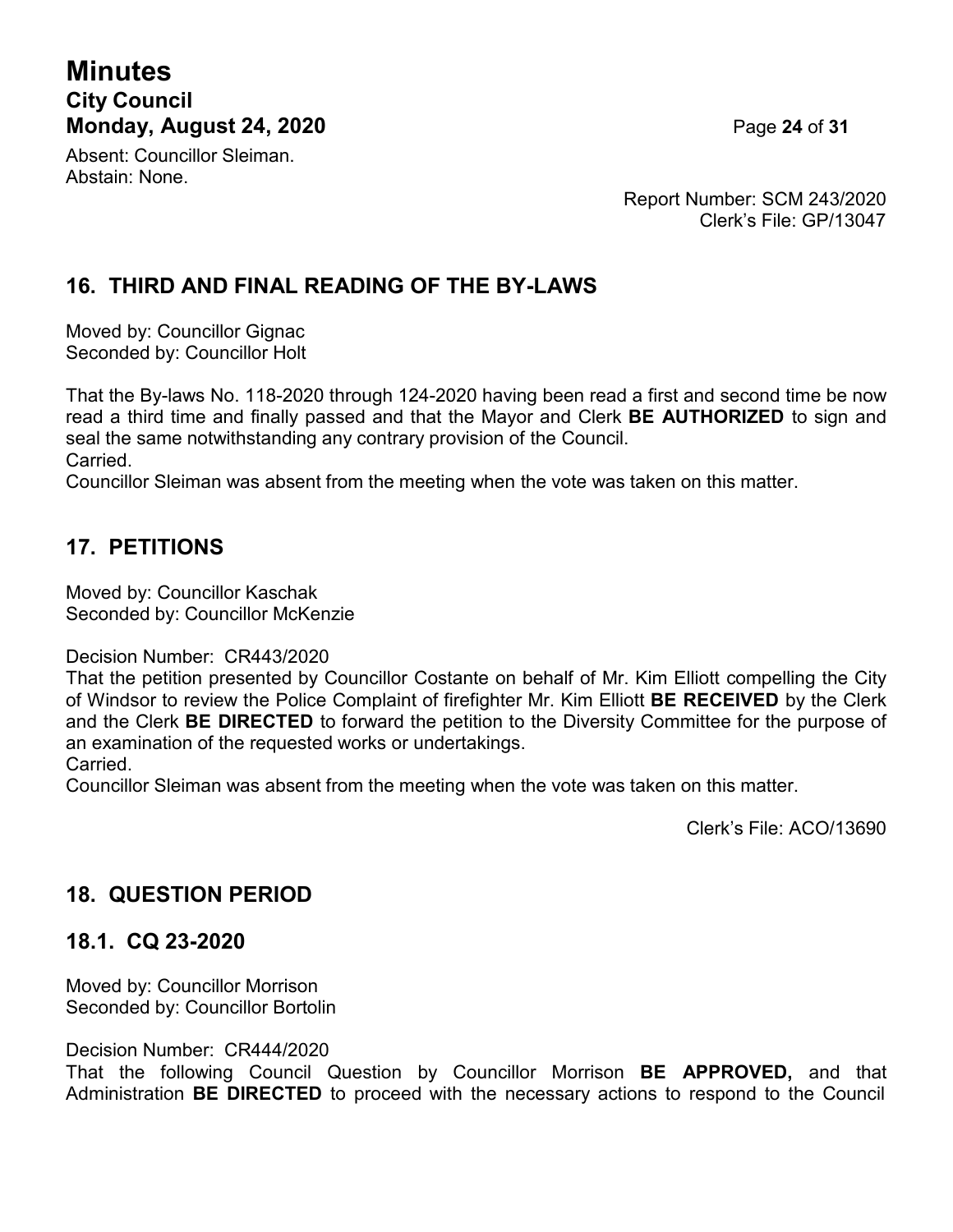# **Minutes City Council Monday, August 24, 2020** Page **25** of **31**

Question in the form of a written report, consistent with Council's instructions, and in accordance with Section 17.1 of the Procedure By-law 98-2011:

#### CQ 23-2020:

#### **Assigned to Corporate Leader Parks, Recreation, Culture & Facilities**

Ask that Administration prepare a report to update the 2015 Playground Audit Report. This should include but not be limited to, the current inventory of playgrounds in the city and their locations, a review of playgrounds that were removed for reconsideration and recommendations for future changes to the inventory or alternative amenities. Ask that Administration report back in a timely manner for future capital budget discussions.

Carried.

Councillor Sleiman was absent from the meeting when the vote was taken on this matter.

Clerk's File: SR/12397

### **18.2. CQ 24-2020**

Moved by: Councillor Morrison Seconded by: Councillor Bortolin

Decision Number: CR445/2020

That the following Council Question by Councillor Holt **BE APPROVED,** and that Administration **BE DIRECTED** to proceed with the necessary actions to respond to the Council Question in the form of a written report, consistent with Council's instructions, and in accordance with Section 17.1 of the Procedure By-law 98-2011:

#### CQ 24-2020:

#### **Assigned to City Planner**

Asks that administration REPORT BACK to the Development and Heritage Standing Committee with a proposed policy that would permit an interactive neighbourhood process to officially name alleys and laneways, including budgetary impacts.

Carried.

Councillor Sleiman was absent from the meeting when the vote was taken on this matter.

Clerk's File: ST2020

# **21. ADJOURNMENT**

Moved by: Councillor Bortolin Seconded by: Councillor Costante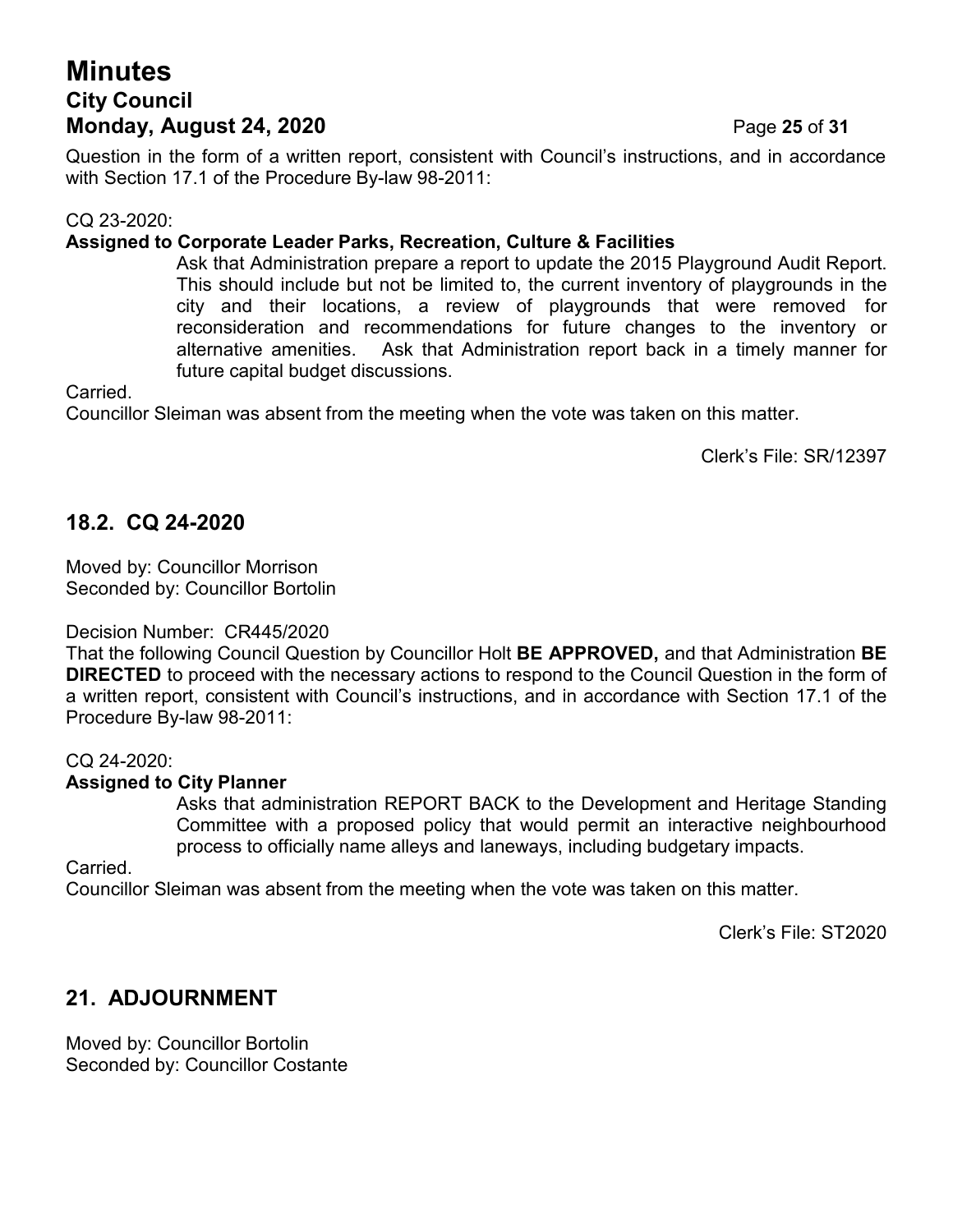# **Minutes City Council Monday, August 24, 2020** Page **26** of **31**

That this Council meeting stand adjourned until the next regular meeting of Council or at the call of the Mayor.

Carried.

Councillor Sleiman was absent from the meeting when the vote was taken on this matter.

Accordingly, the meeting is adjourned at 2:02 o'clock p.m.

Mayor

**City Clerk**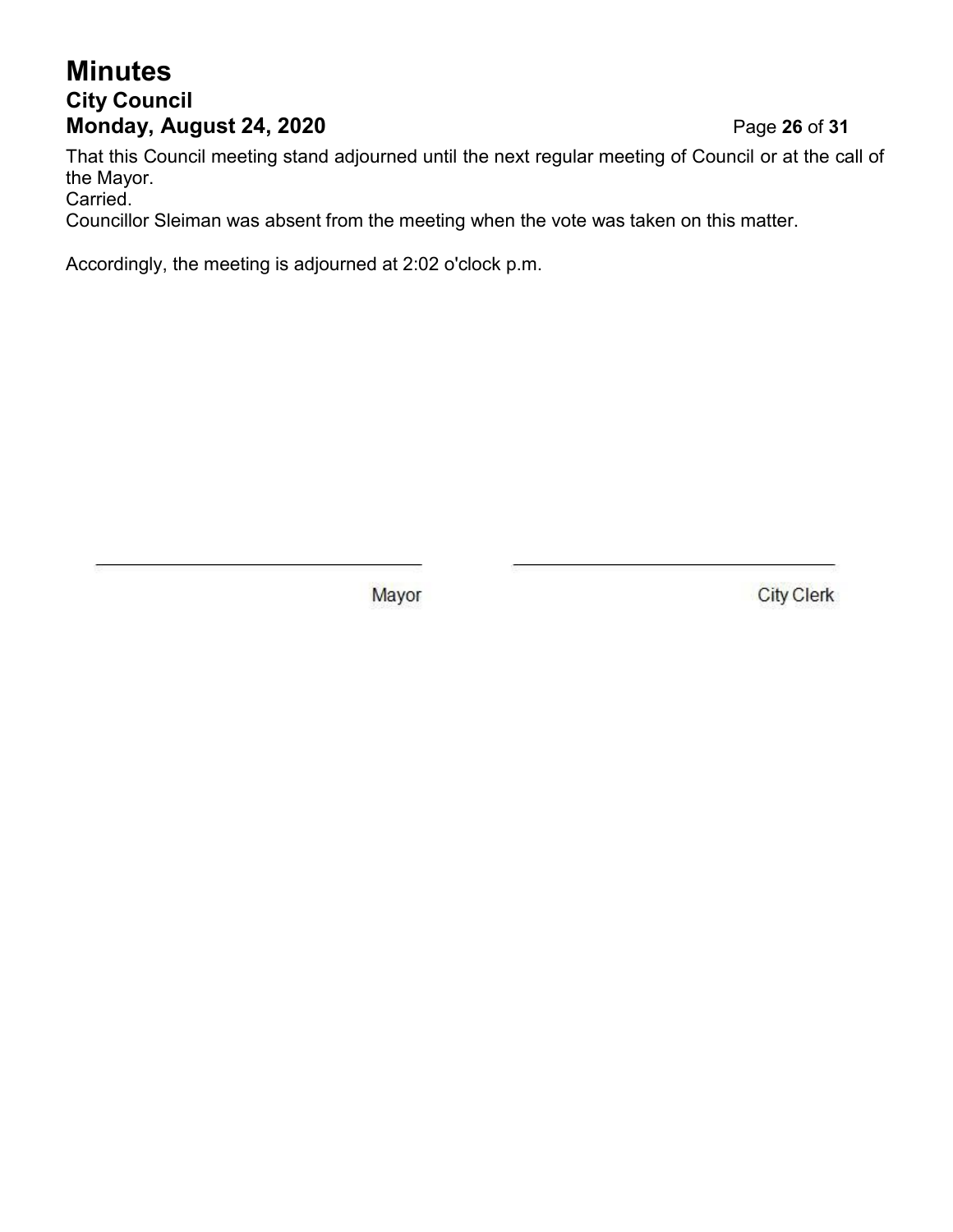# **Minutes City Council Monday, August 24, 2020** Page **27** of **31**

Adopted by Council at its meeting held August 24, 2020 (CR441/2020) VC/bm

#### **SPECIAL MEETING OF COUNCIL – IN CAMERA August 24, 2020**

**Members participating via electronic participation in accordance with Procedure By-law #98-2011 as amended, which allows for electronic participation during a declared emergency.**

#### **Meeting called to order at: 10:30 a.m.**

#### **Members in Attendance:**

Mayor D. Dilkens Councillor F. Francis Councillor R. Bortolin Councillor G. Kaschak Councillor J. Gignac Councillor K. McKenzie Councillor J. Morrison Councillor E. Sleiman Councillor C. Holt Councillor F. Costante

#### **Also in attendance:**

- O. Colucci, Chief Administrative Officer
- J. Payne, Community Development and Health Commissioner and Corporate Leader Social Development, Health, Recreation and Culture
- M. Winterton, City Engineer and Corporate Leader Environmental Protection and **Transportation**
- V. Critchley, City Clerk/Licence Commissioner and Corporate Leader Public Engagement and Human Resources
- T. Ardovini, Acting Chief Financial Officer/City Treasurer and Corporate Leader Finance and **Technology**
- S. Askin-Hager, City Solicitor and Corporate Leader Economic Development and Public **Safety**
- J. Wilson, Corporate Leader, Parks, Facilities, Recreation and Culture
- A. Teliszewsky, Mayor's Chief of Staff
- V. Mihalo, Executive Director of Human Resources (Item 2)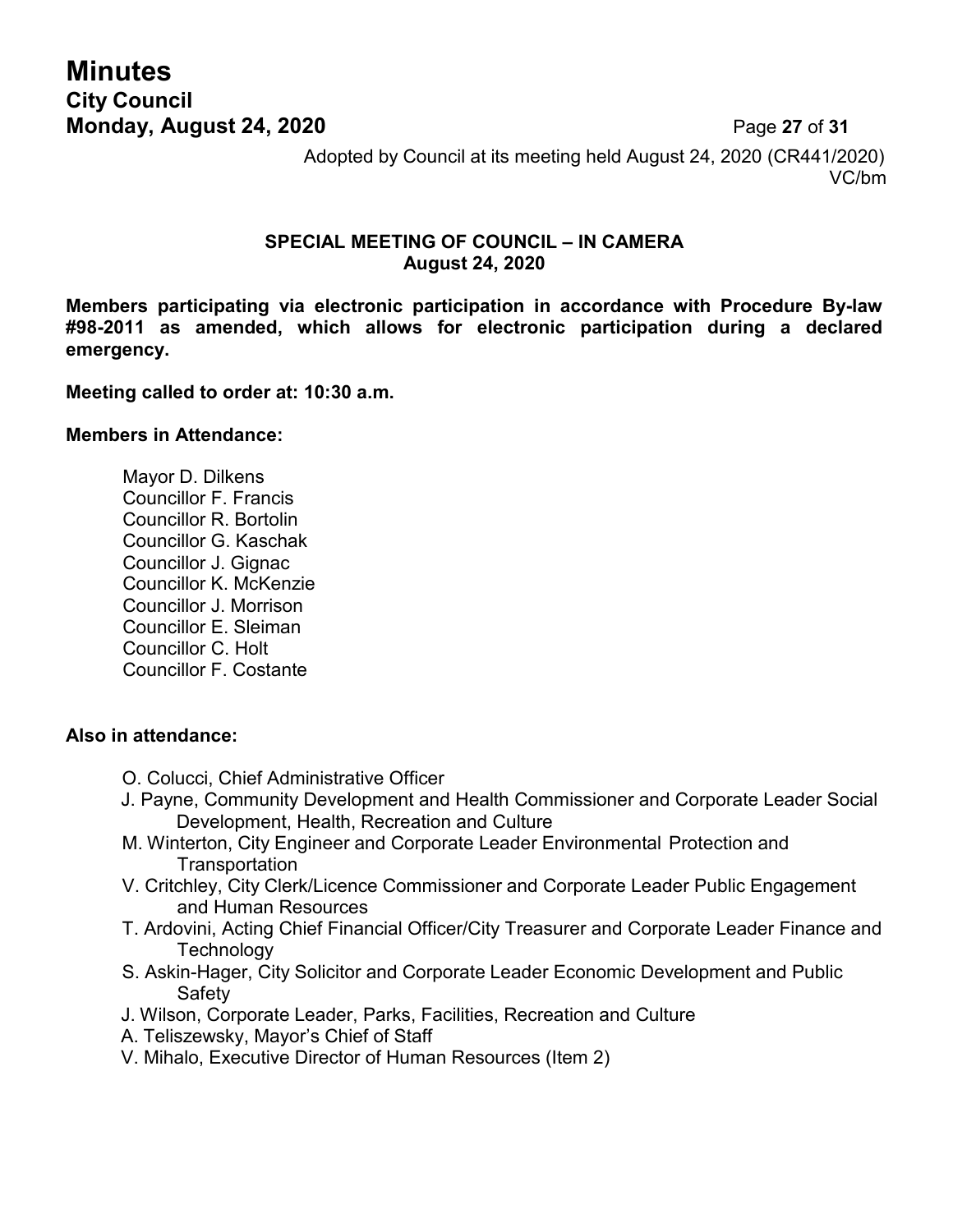# **Minutes City Council Monday, August 24, 2020 Page 28 of 31**

**Verbal Motion is presented by Councillor Sleiman, seconded by Councillor Francis, to move in Camera for discussion of the following item(s):**

| <u>Item</u><br><u>No.</u> | <b>Subject</b>                                    | Section-<br><b>Pursuant to</b><br><b>Municipal Act,</b><br>2001, as amended |
|---------------------------|---------------------------------------------------|-----------------------------------------------------------------------------|
| 1.                        | Property matter – expropriation                   | 239(2)(c)                                                                   |
| 2.                        | Personal matter - appointment                     | 239(2)(b)                                                                   |
| З.                        | Personal matter - labour negotiations -<br>verbal | 239(2)(d)                                                                   |

#### **Motion Carried.**

#### **Declarations of Pecuniary Interest:**

None declared.

**Discussion on the items of business. (Items 1, 2, and 3)**

**Verbal Motion is presented by Councillor McKenzie, seconded by Councillor Morrison,**

**to move back into public session. Motion Carried.**

#### **\*\*SEE NOTE BELOW**

**Moved by Councillor Bortolin, seconded by Councillor Gignac,**

**THAT the Clerk BE DIRECTED to transmit the recommendation(s) contained in the report(s) discussed at the In-Camera Council Meeting held August 24, 2020 directly to Council for consideration at the next Regular Meeting.**

1. That the recommendation contained in the in-camera report from Senior Legal Counsel, Executive Director of Transit Windsor, City Solicitor and Corporate Leader Economic Development and Public Safety, City Engineer and Corporate Leader Environmental Protection and Transportation and Chief Financial Officer/City Treasurer and Corporate Leader Finance and Technology respecting a property matter - expropriation **BE APPROVED**.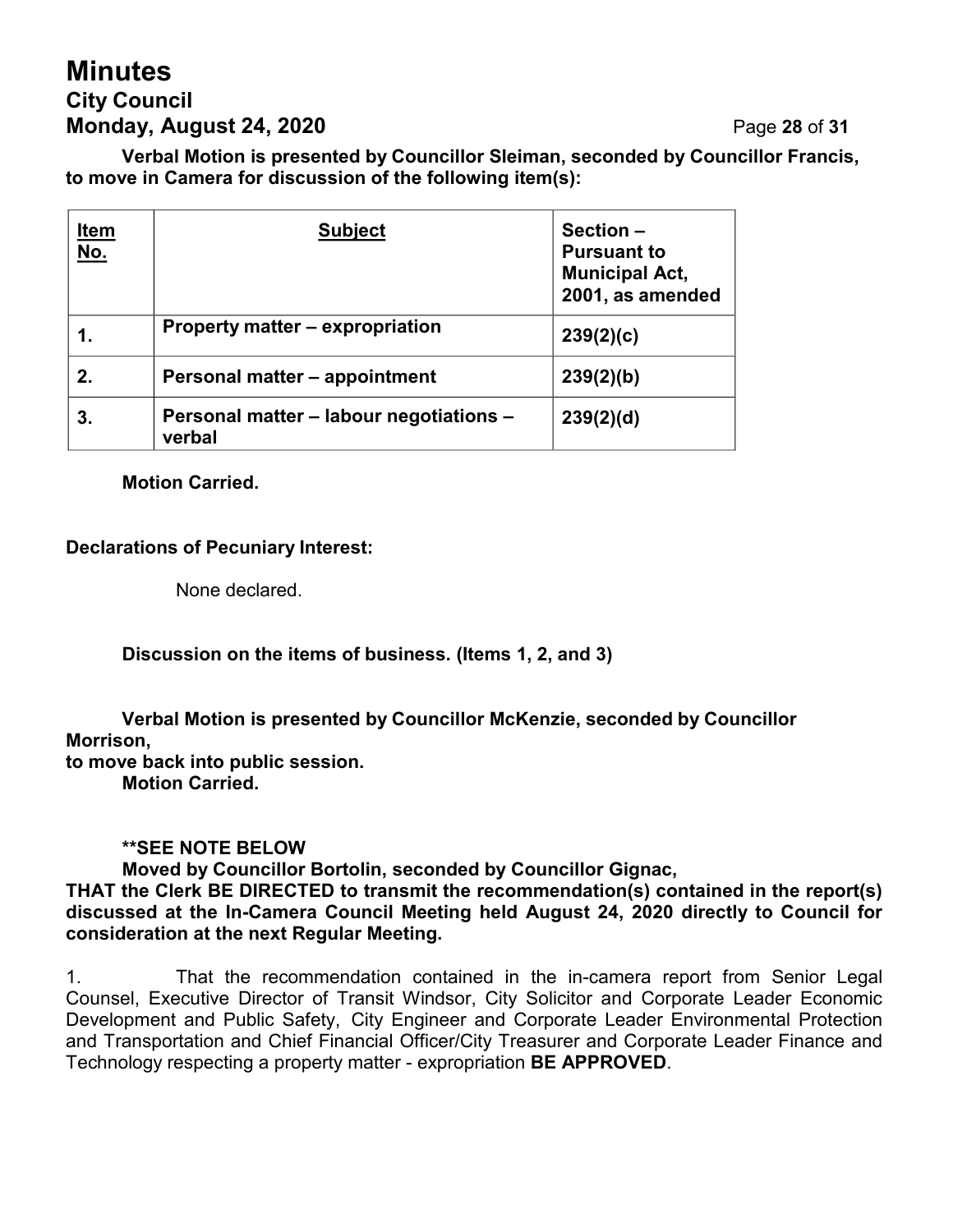# **Minutes City Council Monday, August 24, 2020 Page 29 of 31**

2. That the recommendation contained in the in-camera report from the Executive Director of Human Resources and City Engineer and Corporate Leader Environmental Protection and Transportation respecting a personal matter - appointment **BE APPROVED**.

3. That the confidential verbal report from the City Clerk/Licence Commissioner and Corporate Leader Public Engagement and Human Resources respecting a personal matter – labour negotiations **BE RECEIVED** and further that Administration **PROCEED** on the verbal direction of Council.

### **Motion Carried.**

**Moved by Councillor Gignac, seconded by Councillor Sleiman, That the special meeting of council held August 24, 2020 BE ADJOURNED. (Time: 10:41 a.m.) Motion Carried.**

**\*\*CLERK'S NOTE: The transmittal motion and final votes were held in the open session of Council on August 24, 2020.**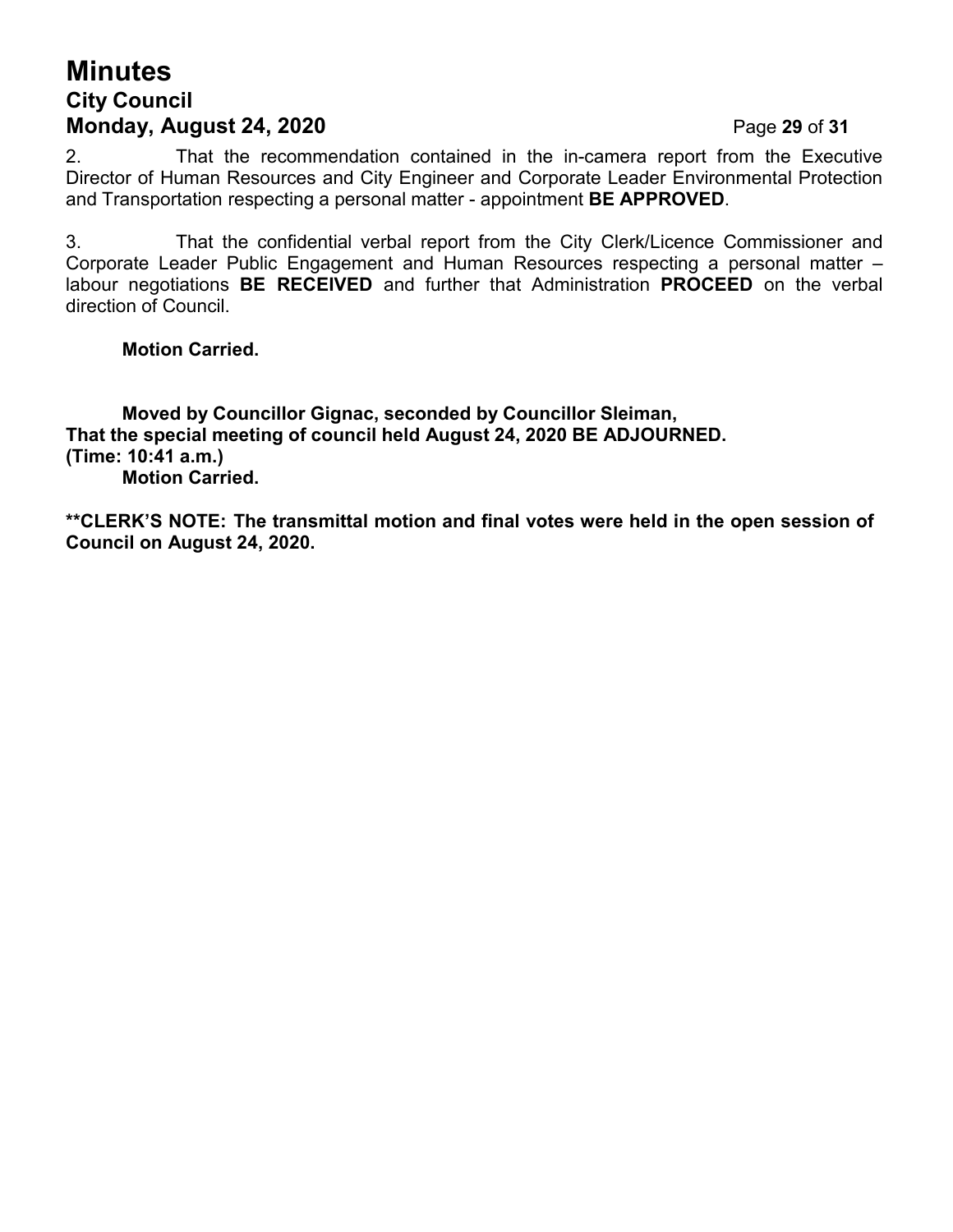# **Minutes City Council Monday, August 24, 2020 Page 30 of 31**

Adopted by Council at its meeting held August 24, 2020 (CR446/2020) VC/bm Windsor, Ontario, August 24, 2020

#### **REPORT OF THE STRIKING COMMITTEE of its meeting held August 24, 2020**

**Members participating via electronic participation in accordance with Procedure By-law #98-2011 as amended, which allows for electronic participation during a declared emergency.**

**PRESENT:** Mayor D. Dilkens

Councillor F. Francis Councillor G. Kaschak Councillor K. McKenzie Councillor J. Morrison Councillor F. Costante Councillor R. Bortolin Councillor E. Sleiman Councillor J. Gignac Councillor Holt

### **Also in attendance:**

- O. Colucci, Chief Administrative Officer
- J. Payne, Community Development and Health Commissioner and Corporate Leader Social Development, Health, Recreation and Culture
- M. Winterton, City Engineer and Corporate Leader Environmental Protection and **Transportation**
- V. Critchley, City Clerk/Licence Commissioner and Corporate Leader Public Engagement and Human Resources
- T. Ardovini, Acting Chief Financial Officer/City Treasurer and Corporate Leader Finance and **Technology**
- S. Askin Hager, City Solicitor and Corporate Leader Economic Development and Public Safety
- J. Wilson, Corporate Leader, Parks, Facilities, Recreation and Culture
- A. Teliszewsky, Mayor's Chief of Staff

## **Declarations of Pecuniary Interest:**

None Declared.